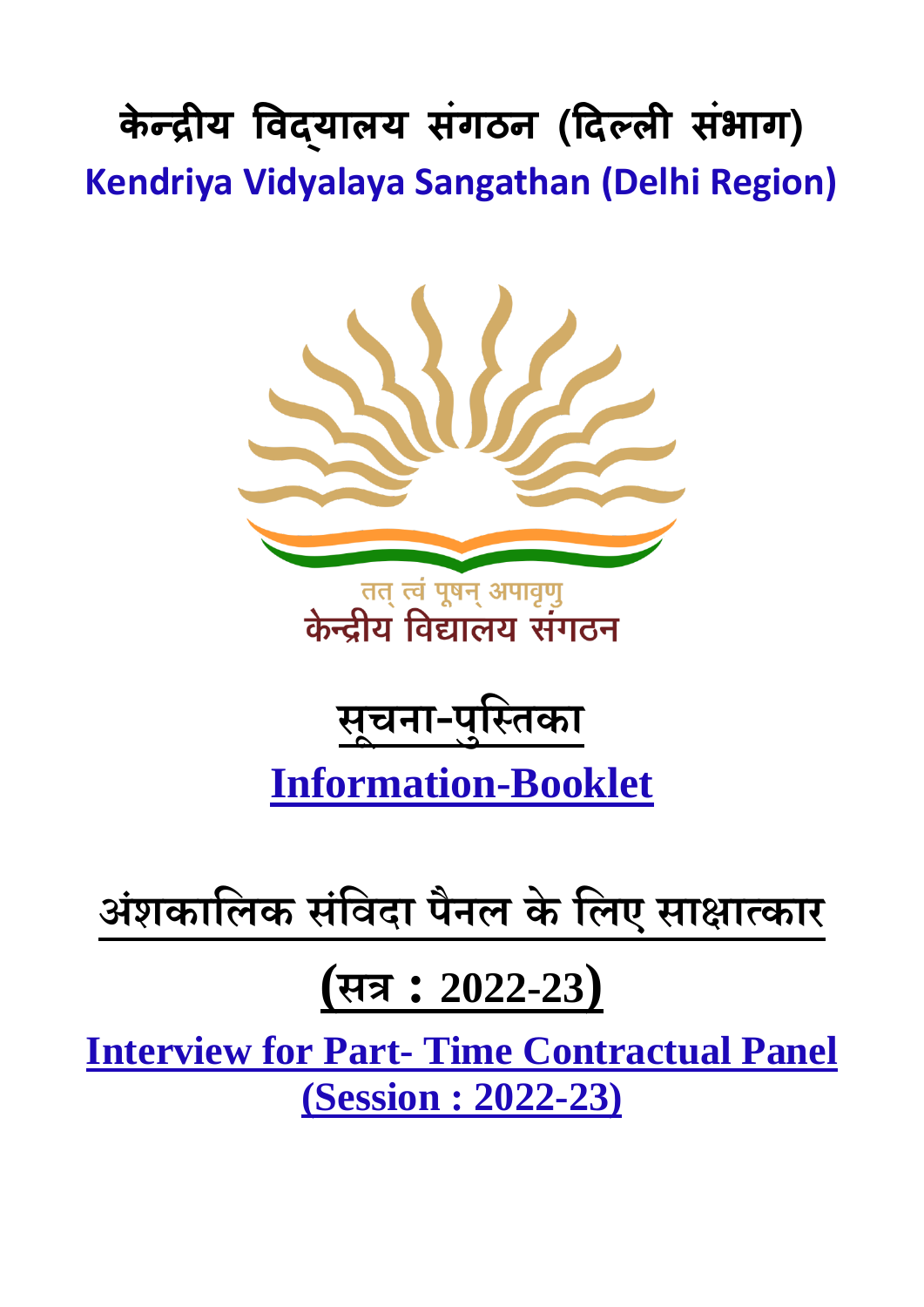# **महत्िप ू र्ण नोट IMPORTANT NOTE**

- ➢ न्य ू नतम और अधिकतम आय ुसीमा क्रमशः 18 और 65 वर्ष होगी। Minimum and Maximum age limit shall be 18 and 65 years respectively.
- ≻ साक्षात्कार में भाग लेने के लिए कोई टीए / डीए का भुगतान नहीं किया जाएगा। No TA/DA will be paid for attending interview.
- ≻ पारिश्रमिक और काम के घंटे केवीएस मानदंडों के अनुसार होंगे। Remuneration and working hours would be as per KVS norms.
- ➢ अलग-अलग पदों के ललए अलग-अलग आवेदन स्वीकार ककए जाएींगे। Separate applications will be accepted for different post.
- ➢ हहींदी और अींग्रेजी माध्यम में पढाने की दक्षता आवश्यक है। Proficiency in teaching in Hindi and English medium is required.
- ≻ कंप्युटर का ज्ञान वांछनीय है ।

Computer Knowledge is desirable.

≻यह साक्षात्कार 2022-23 सत्र में दिल्ली संभाग में स्थित केन्द्रीय विदयालयों में विभिन्न पदों के लिए आवश्यकता होने पर अंशकालिक संविदात्मक पैनल तैयार करने के लिए है तथा केवीएस में नियमित नियुक्ति प्राप्त करने का कोई अधिकार नहीं देता।

This interview is only for preparing a panel of different posts to be engaged on purely part time contractual basis as and when required in different KVs of Delhi Region during the academic year 2022-23 and does not confer any right to get regular appointment in KVS.

➢ साक्षात्कार में उपस्स्ित होने के ललए पींजीकरण आवश्यक है और यह के वल सभी स्िानों

पर सु बह 08:30 बजे से 10:30 बजे तक होगा।

Registration is essential to appear in the interview and it will be from 08:30 AM to 10:30 am only at all venues.

≻ साक्षात्कार की प्रक्रिया निर्धारित तिथि पर सुबह 10:30 बजे से शुरू होगी।

Interview process would start from 10:30 AM onward on stipulated date.

≻ उम्मीदवार विधिवत भरे गए पंजीकरण फॉर्म, तथा सत्यापन के लिए अपने मूल दस्तावेजों

## की स्व-सत्यापित फोटोकॉपी के साथ साक्षात्कार में उपस्थित होंगे।

Candidate would appear in the interview with duly filled registration form, self-attested photocopies of the documents with its original for verification.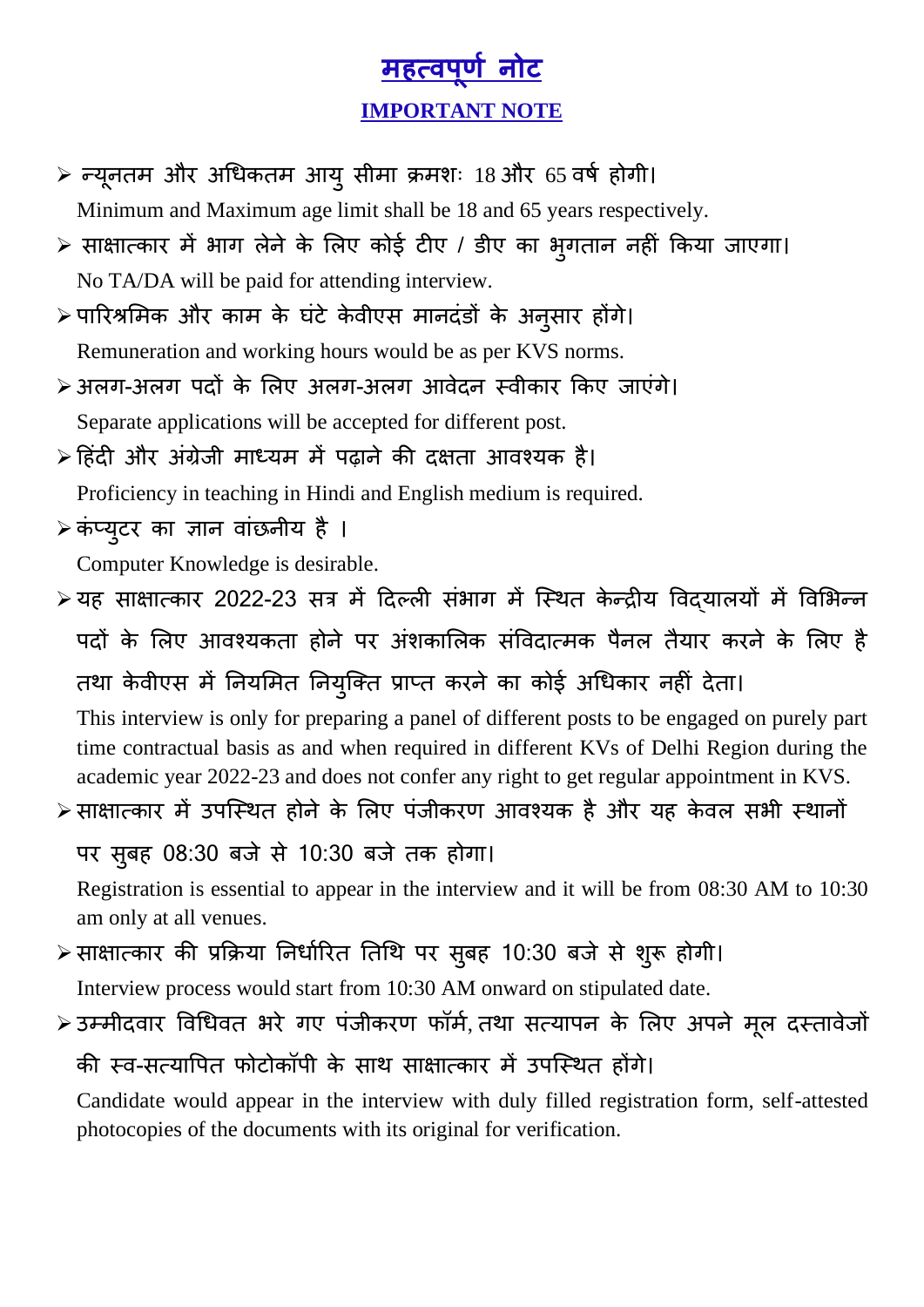# **ननयम एिं शर्तें TERMS AND CONDITIONS**

केंद्रीय विद्यालय संगठन दिल्ली संभाग स्नातकोत्तर , प्रशिक्षित स्नातक एवं प्राथमिक शिक्षकों हेतु संविदा पर नियुक्तियां हेतु आवेदन आमंत्रित करता है। साथ ही संविदा पर डॉक्टर्स,नसे, काउंसलर, कोच (विभिन्न खेलों से संबंधित) , कला एवं शिल्प प्रशिक्षक, विशेष शिक्षक कंप्यूटर प्रशिक्षक और संगीत प्रशिक्षक के पदों पर भी आवेदन आमंत्रित किए जा रहे हैं।

Kendriya Vidyalaya Sangathan, Delhi Region invites applications to fill the vacancies of PGTs, TGTs and PRTs on contractual basis. Applications are also invited for the contractual posts of Doctors, Nurses, Counsellors, Coaches (for different games), Art and Craft Instructors, Special Educators, Computer Instructors and Music Coach.

## **सामान्द्य ननयम एिं शर्तें / GENERAL TERMS AND CONDITIONS***:*

1. किसी भी पद पर आवेदन करने वाले आवेदकों द्वारा कोविड-19 टीकाकरण अनिवार्य है।

All the candidates applying for any post must have taken covid-19 vaccination.

2. सर्विदा पर आयोजित होने वाले साक्षात्कार, सकुल स्तर पर किए जाएगे। दिल्ली सभाग में कुल 7 सकुल है।

The interviews for the contractual teachers will be held at cluster level. There are seven clusters in Delhi region.

- 3. आवेदन करने वाले अभ्यर्थियों की शैक्षणिक अर्हता केंद्रीय विदयालय संगठन के मानदंडों केअन ुसार होनी चाहहए। Educational qualifications will be as per KVS norms.
- 4. न्य ू नतम और अधिकतम आय ुसीमा क्रमश 18 वर्ष से 65 वर्ष होगी। Minimum and maximum age limit shall be 18 years to 65 years respectively.
- 5. शैक्षिक योग्यता एवं अनुभव प्रमाण पत्र की स्व-सत्यापित फोटोकॉपी आवेदन पत्र के साथ जमा करनी होगी। Self-attested photocopies of the educational qualifications and experience certificates should be submitted with the application.
- 6. मूल दस्तावेज साक्षात्कार के समय सत्यापन के लिए लाए जाने चाहिए । Original documents should be brought for verification at the time of interview.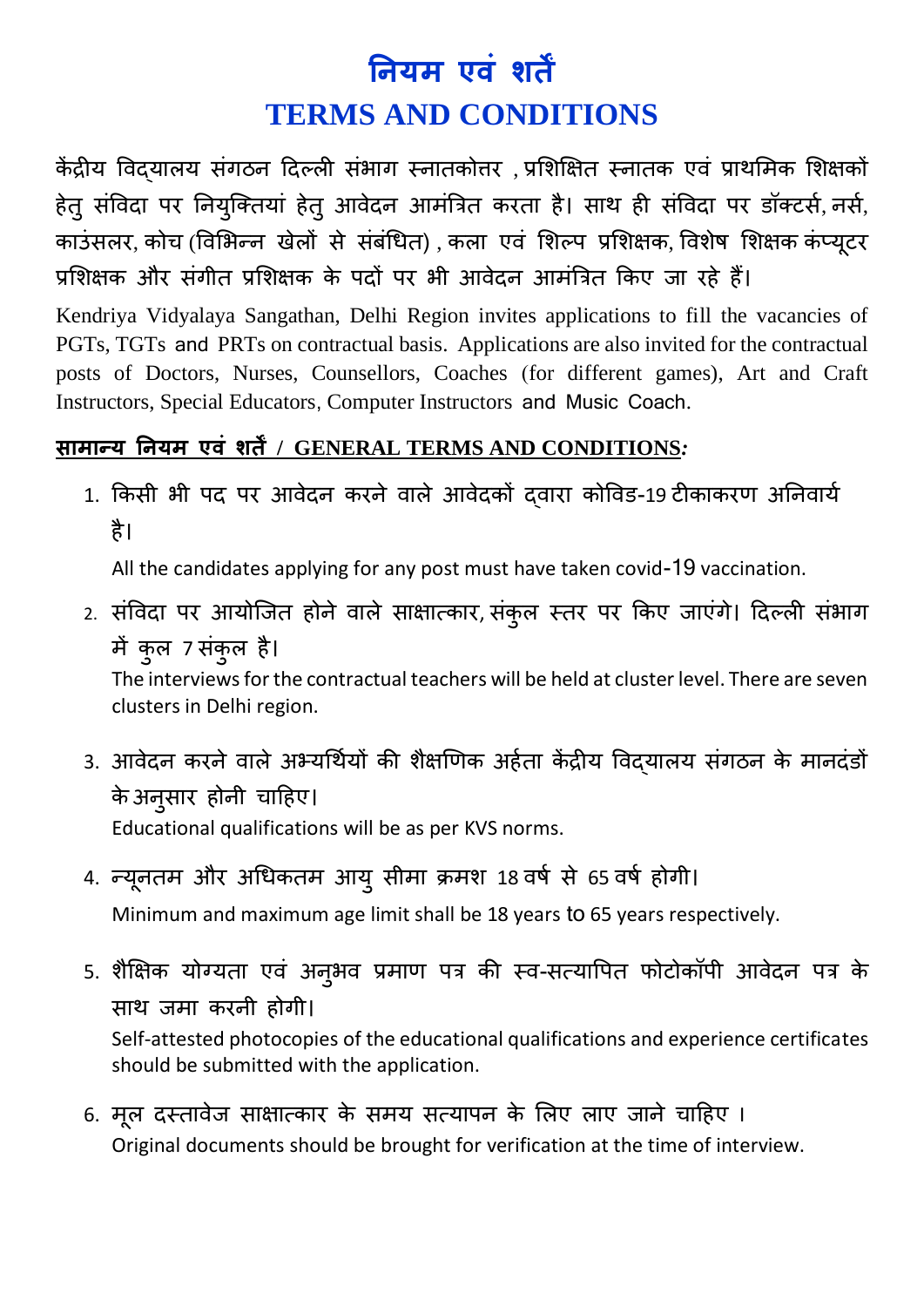7. सर्विदा शिक्षकों की सेवाए नियमित शिक्षक की नियुक्ति होने तक या शैक्षणिक सत्र की समाप्ति, जो भी पहले हो, तक ली जायेंगी। हालांकि, यदि उनका प्रदर्शन संतोषजनक नहीं रहा, तो उनकी सेवाएीं पहले भी समाप्त की जा सकती हैं। The contractual teachers would be engaged till such time the regular teacher joins or

the end of the academic session, whichever is earlier. However, their services can be terminated earlier if their performance is not satisfactory.

- 8. स्कूल का समय हर स्कूल में अलग-अलग हो सकता है। School timings may vary from school to school.
- 9. उम्मीदवारों को कप्यूटर पर काम करने का ज्ञान होना चाहिए और केवीएस द्वारा प्रदान किए गए प्लेटफार्मों जैसे कि Google क्लासरूम, गूगल मीट, क्लासरूम लाइव, आदि का उपयोग करके हाइत्रिड मोड में पढाने में सक्षम होना चाहहए। The candidates must have working knowledge of computer and must be capable of teaching in hybrid mode using the platforms provided by KVS, like Google Classroom, Google Meet, Classroom live, etc.
- 10.ड्रेस कोड- प्रत्येक शिक्षक सुनिश्चित करे उसका पहनावा साफ सुथरा और सम्मानजनक होना चाहिए। उसे किसी भी सूरत में इस तरह के कपड़े नहीं पहनने चाहिए कि वह छात्रों और सहकर्मियों के बीच उत्तेजना, उपहास या दया का पात्र बन जाए। **DRESS CODE**- Every teacher shall be clean and trim. She/he shall not be casual and informal, while on duty. Her/his dress shall be neat and dignified. She/he shall on no account be dressed so as to become an object of excitement or ridicule or pity at the hands of students and colleagues.
- 11.सर्विदा शिक्षको/ कर्मचारी को उनके द्वारा चर्यानेत सकुल विद्यालय के अधीनस्थ विद्यालयों के अलावा भी किसी अन्य संकुल के विद्यालयों में अशकालीक सर्विदा आधारित नियुक्ति दी जा सकती है|

Contractual teachers/ staffs may be appointed on purely contractual basis in Vidyalaya's of cluster selected by him/ her. Further if vacancies exist in Vidyalaya's of another cluster, he or she may be considered too.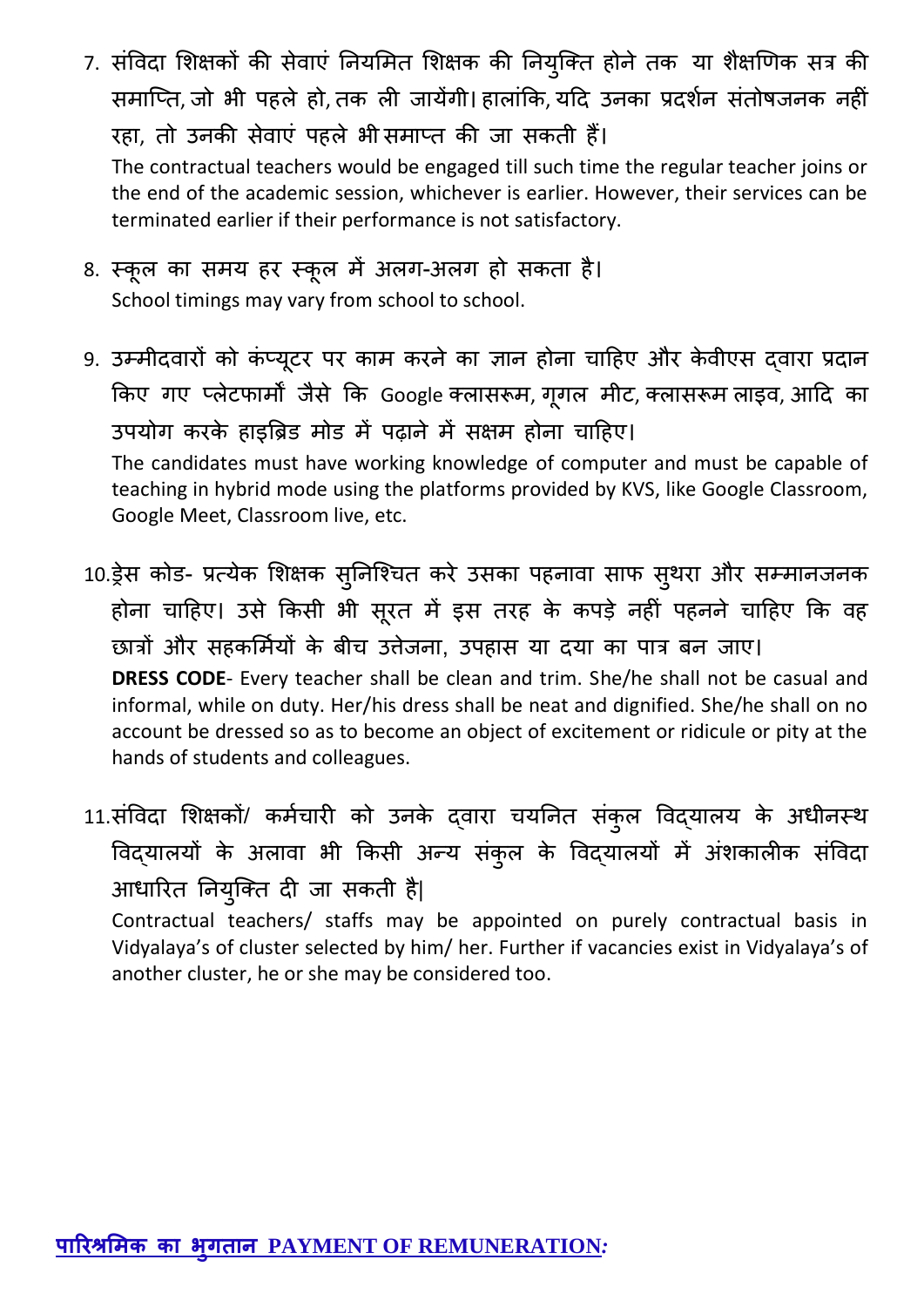## 1. सर्विदा शिक्षकों को मासिक आधार पर समेकित भुगतान निम्न दर के अनुसार किया

जायेगा।

Consolidated payment on monthly basis shall be made to the contractual teachers as per the following rate:

- a. PGT- ₹ 27,500 per month
- b. TGT- ₹ 26,250 per month
- c. PRT ₹ 21,250 per month
- d. Computer Instructor (VI to X Classes)- ₹26,250 per month
- e. Computer Instructor (III to V classes)- ₹ 21,250 per month
- f. Sports Coach (for Primary Classes) ₹ 21,250 per month
- g. Sports Coach (for Secondary / Senior Secondary Classes) ₹ 26,250 per month
- h. Art & Craft Instructor (For Primary Classes) ₹ 21,250 per month
- i. Art & Craft Instructor (for Secondary / Senior Secondary Classes) ₹ 26,250 per month
- j. Special Educator- ₹ 21,250 per month
- k. Counsellor- ₹ 26,250 per month
- l. Music Coach ₹ 21,250 per month
- m. TGT (P&HE) ₹ 26,250 per month
- n. TGT (WET) ₹ 26,250 per month
- o. TGT YOGA ₹ 26,250 per month
- p. Librarian ₹ 26,250 per month
- q. DOCTOR ₹ 1000 per working day
- r. NURSE ₹ 750 per working day
- 2. सर्विदा के आधार पर नियुक्त शिक्षकों का नियमित आधार पर नियुक्ति का कोई दावा या अधिकार नहीं होगा और न ही वे केन्द्रीय विद्यालयों के शिक्षकों के संवर्ग में शामिल होंगे। विद्यालय में रिक्ति होने पर भी उम्मीदवार नियुक्ति के लिए किसी प्रकार का दावा नहीं कर सकते हैं| नियुक्ति पूर्णतः आवश्यकता आधारित होगी|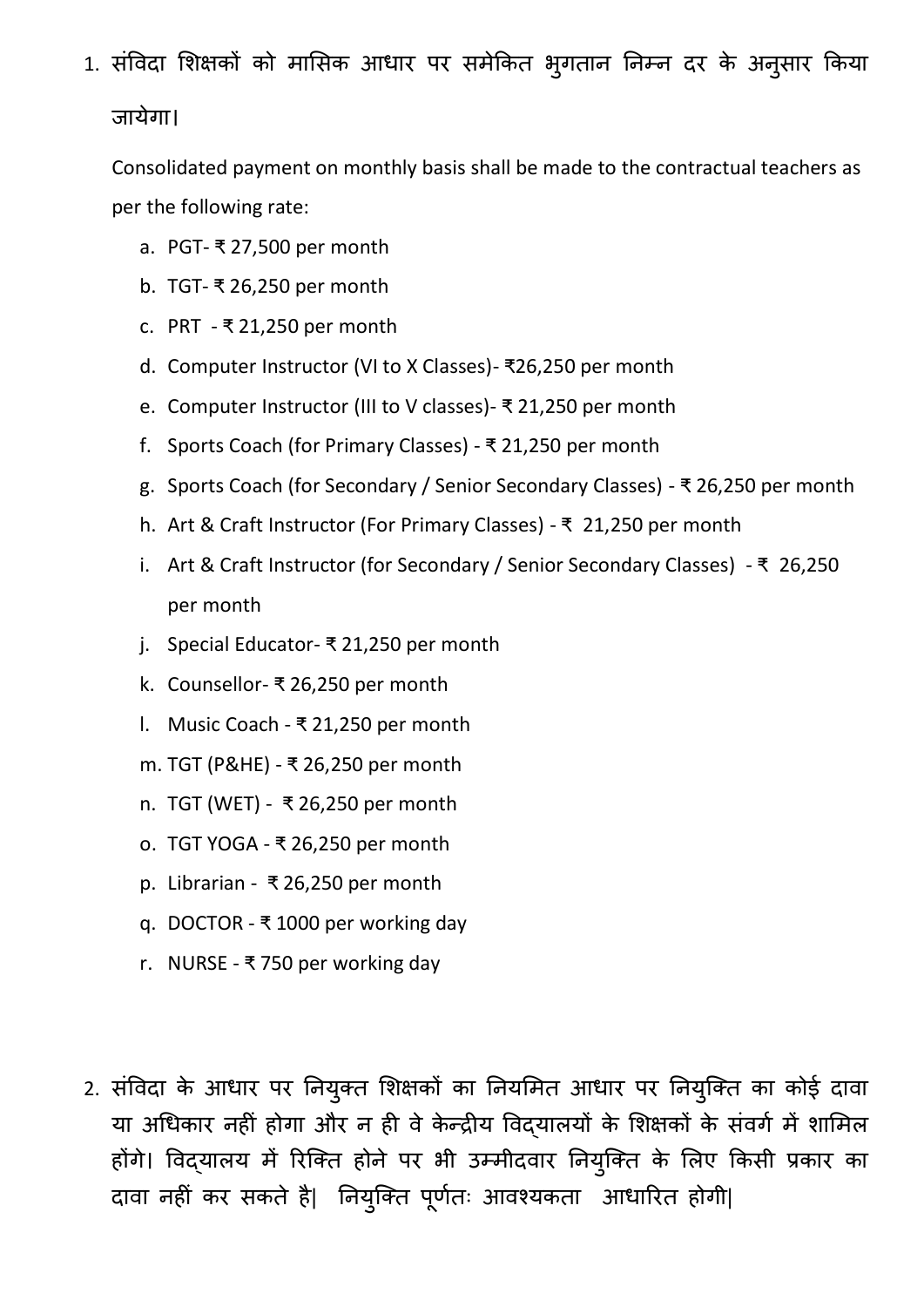Teachers appointed on contractual basis will have no claim or right for appointment on regular basis, nor will they be a part of the cadre of teachers of Kendriya Vidyalayas.

a. सर्विदा के आधार पर नियुक्त शिक्षक,अवकाश वेतन के हकदार नहीं होंगे और शरद/शीतकालीन अवकाश के दौरान भुगतान की गणना केविएस नियमों के आधार पर की जाएगी।

Teachers appointed on contractual basis will not be entitled for vacation pay and during Autumn/ Winter Break payment shall be calculated on the basis of KVS norms.

b. कार्य दिवस पर अनुपस्थित रहने पर शिक्षक वेतन के हकदार नहीं होंगे। ड्यूटी से अनुपस्थित रहने की स्थिति में भुगतान की गणना केविएस नियमों के आधार पर की जाएगी।

Teachers will not be entitled for pay, if remain absent on working day. In case of absence from duty, payment will be calculated on basis of KVS norms.

# **मशक्षकों का नौकिी विििर् (पीजीटी, टीजीटी, पीआिटी) / JOB DESCRIPTION OF TEACHERS (PGT, TGT, PRT)**

संविदा शिक्षक, नियमित शिक्षक के समान सभी कर्तव्यों का निर्वहन करेंगे। उनके नौकरी वववरण में शालमल हैं।

Contractual teachers will perform all the duties similar to a regular teacher. Their job description includes-

- 1. केवीएस और सीबीएसई मानकों के अन ुसार उनके ववर्य का लशक्षण। Teaching of their subject as per KVS and CBSE standards.
- 2. कक्षा और गृहकार्य,परीक्षा पत्र ,परियोजना कार्य आदि का समय पर जाच कार्य। Timely correction of class and home assignments, test-papers, projects, etc.
- 3. परीक्षा विभाग दवारा दिए जाने वाले विभिन्न परीक्षणों और परीक्षाओं के लिए प्रश्न पत्रों का निर्माण।

Setting of question papers for various tests and exams, when asked by the examination department.

- 4. पाठ योजना तैयार करना और छात्रों का अकादमिक रिकॉर्ड बनाए रखना Preparation of lesson plans and maintain academic record of the students
- 5. छात्रों को पाठ्य सहगामी गतिविधियो, गृह गतिविधियो, विभिन्न सांस्कृ ृ नतक प्रतियोगिताओं आदि के लिए तैयार करना।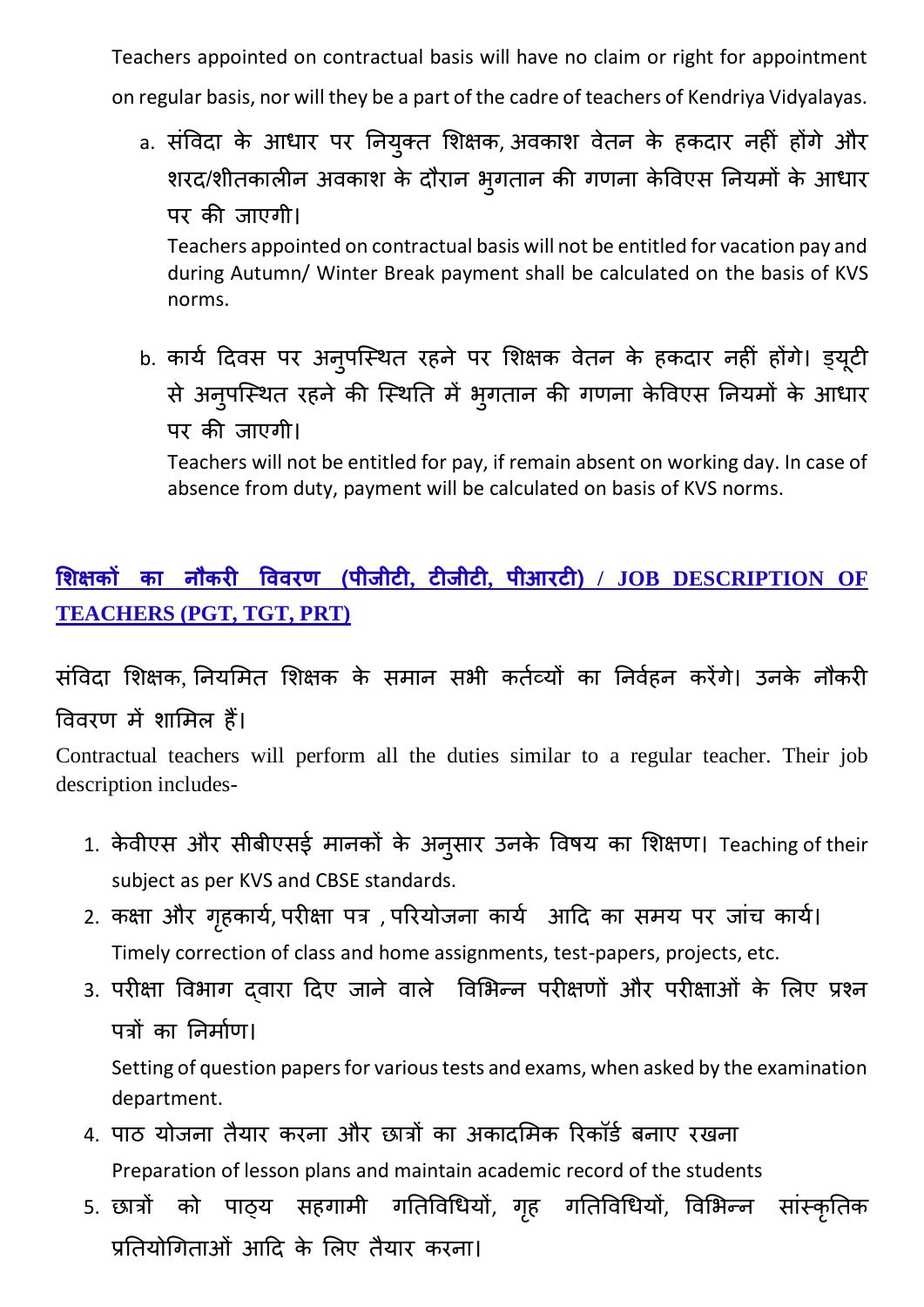Preparing the students for co-curricular activities, house activities, various cultural competitions, etc.

- 6. यदि आवश्यक हो, छात्रों को विद्यालय के बाहर गतिविधियों के लिए एस्कॉर्ट करना If required, escorting the students for activities outside Vidyalaya.
- 7. विद्यालय द्वारा सौंपे गए किसी अन्य कार्य को पूरा करना Completion of any other work assigned by Vidyalaya.

**डॉक्टिों औि नसों की नौकिी का विििर् / JOB DESCRIPTION OF DOCTORS AND NURSES***:*

- 1. डॉक्टरों से सभी कार्य दिवसों में दो घंटे की सेवा देने की अपेक्षा की जाती है। The doctors are expected to give two hours of service on all working days.
- 2. नर्स की सेवाओं की आवश्यकता विदयालय समय से आधा घंटे पहले और आधा घंटे बाद तक होगी। कुल कार्य-अवधि सात घटे होगी | Services of nurses will be required for half hour before and half hour after Vidyalaya hours. Total Working hours will be 7 hours.
- 3. प्रस्तावित पारिश्रमिक

Proposed remuneration:

a. डॉक्टर (न्यूनतम एमबीबीएस और एमसीआई के साथ पजीकृत) - ₹1000 प्रति कार्य दिवस मे दो घंटे के लिए

Doctor (Minimum MBBS and registered with MCI)- ₹1000 per working day for two hours

b. नर्स - ₹750 प्रति कार्य दिवस

Nurse ₹750 per working day

- 4. छुट्टियो/अवकाशों के दौरान या जब स्कूल किसी अन्य कारण से बंद हो, को छोड़कर सभी कार्य दिवसों में डॉक्टर और नर्स छात्रों के लिए उपलब्ध होना चाहिए। Doctor and nurse should be available on all working days for the students except during the vacations/ breaks or when the school is closed on other account.
- 5. डॉक्टर और नर्स साल में दो बार छात्रों का मेडिकल चेकअप करेंगे। Doctor and nurse shall do the medical check-up of the students twice a year.
- 6. वे स्कूल में सभी आपात स्थितियों के लिए उपलब्ध होंगे। They shall be available for all emergencies in school.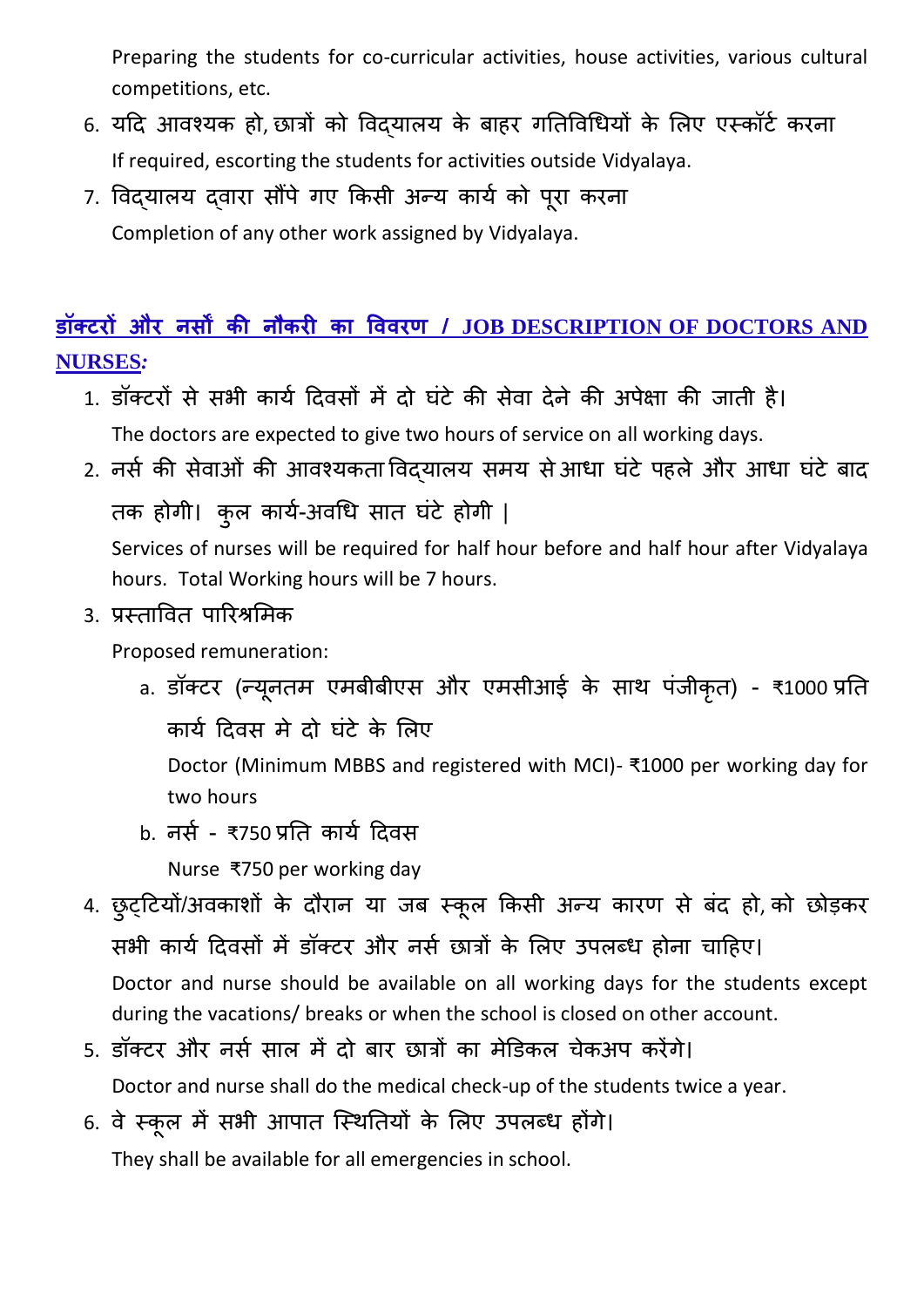7. वे स्वास्थ्य से सर्बाधेत मुद्दो जैसे मोटापा, कुर्पाषण, आहार, सचारी रोग, किशोर सबधी समस्याओं, स्वास्थ्य और स्वच्छता आदि पर सभा और कक्षाओं में जागरूकता कार्यक्रम चलाएंगे।

They will carry out awareness programme in assembly and classrooms on issues related to health like obesity, malnutrition, diet, communicable diseases, adolescent related problems, health and hygiene, etc.

### **काउं सलि की नौकिी का विििर् JOB DESCRIPTION OF COUNSELLORS***:*

1. काउंसलर छात्रों के मानसिक स्वास्थ्य को संबोधित करेंगे और आवश्यकता पडने पर उन्हें मार्गदर्शन प्रदान करेंगे।

Counsellors will address the mental health of the students and provide them guidance as and when required.

- 2. वे जीवन कौशल और मूल्यों को बढ़ाने के लिए जागरूकता कार्यक्रम चलाएंगे। They will carry out awareness programmes to enhance life skills and values.
- 3. वे छात्रों के व्यवहार पैटने को सर्बोधित करेंगे और स्कूल अनुशासन में योगदान देंगे। They will address the behaviour pattern of the students and contribute to school discipline.
- 4. उनके काम की प्रकृति में परीक्षा के डर, तनाव प्रबंधन, अध्ययन कौशल और तकनीकी समस्या आदि जैसे विषयों से निपटने के अलावा, कम उपलब्धि और उच्च उपलब्धि प्राप्त करने वाले छात्र शालमल हैं।

Their nature of work involves low achieving, under achieving, and high achieving students, besides dealing with topics like examination fear, stress management, study skills and techniques, etc.

5. वे कररयर मागषदशषन प्रदान करेंगे और छात्रों को उनकी रुधचयों तिा योग्यताओीं का आकलन करने में मदद करेंगे।

They will provide career guidance and help the students in assessing their interests and aptitudes.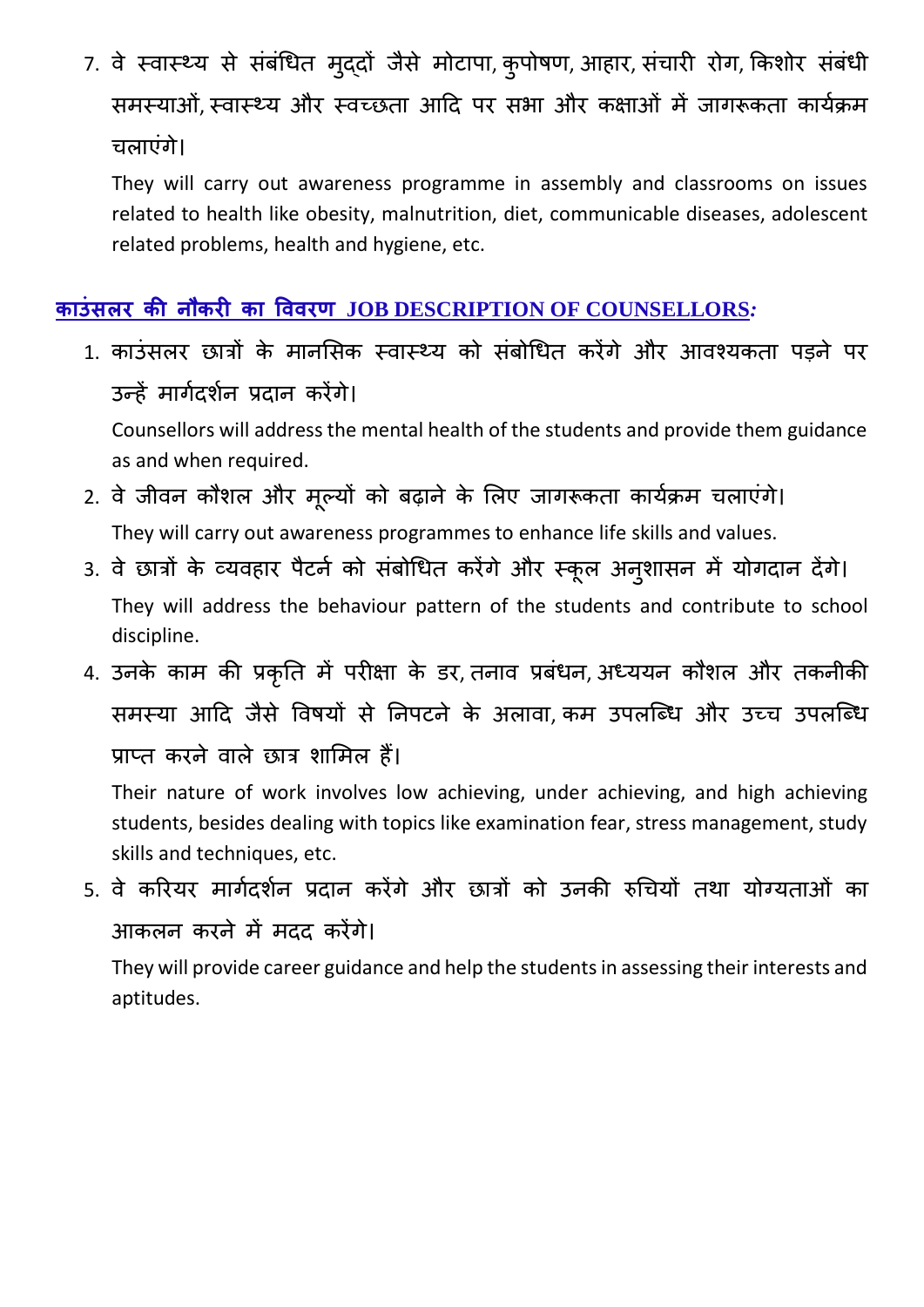# **कला औि मशल्प प्रमशक्षक, कोच, कंप्य ू टि प्रमशक्षक की नौकिी का विििर् JOB DESCRIPTION OF ART AND CRAFT INSTRUCTOR, COACH, COMPUTER INSTRUCTOR**

सभी विषयों के प्रशिक्षक, नियमित शिक्षकों के समान सभी कर्तव्यों का पालन करेंगे। उनके नौकरी वववरण में शालमल हैं

The instructors and coaches will perform all the duties similar to regular teachers in these subjects. Their job description includes**-**

1. छात्रों में रचनात्मक अभिव्यक्ति / शिक्षण तकनीकों, रणनीति और खेल गतिविधियों के प्रासंगिक कौशल का विकास करना / कंप्यूटर विषय की कार्यक्षमता के विकास हेत् सैद्धांतिक एवं प्रायोगिक दक्षता प्रदान करना |

Developing the ability of creative expression/ teaching techniques, tactics and relevant skills of sports activities in students/ to provide theoretical and applied instructions in computer functionality

2. उनके विषयों से संबंधित पाठ योजना विकसित करना |

Developing lessons plans related to their subjects

3. नियमित शिक्षकों को उनके विषय से संबंधित दक्षता विकसित करने में सहायता करना |

Assisting the regular teachers in developing the proficiencies related to their subject

4. छात्रों को विभिन्न स्कूल स्तर,क्षेत्रीय स्तर और राष्ट्रीय स्तर की प्रतियोगिताओं के लिए तैयार करना |

Preparing the students for various school level, regional level and national level competitions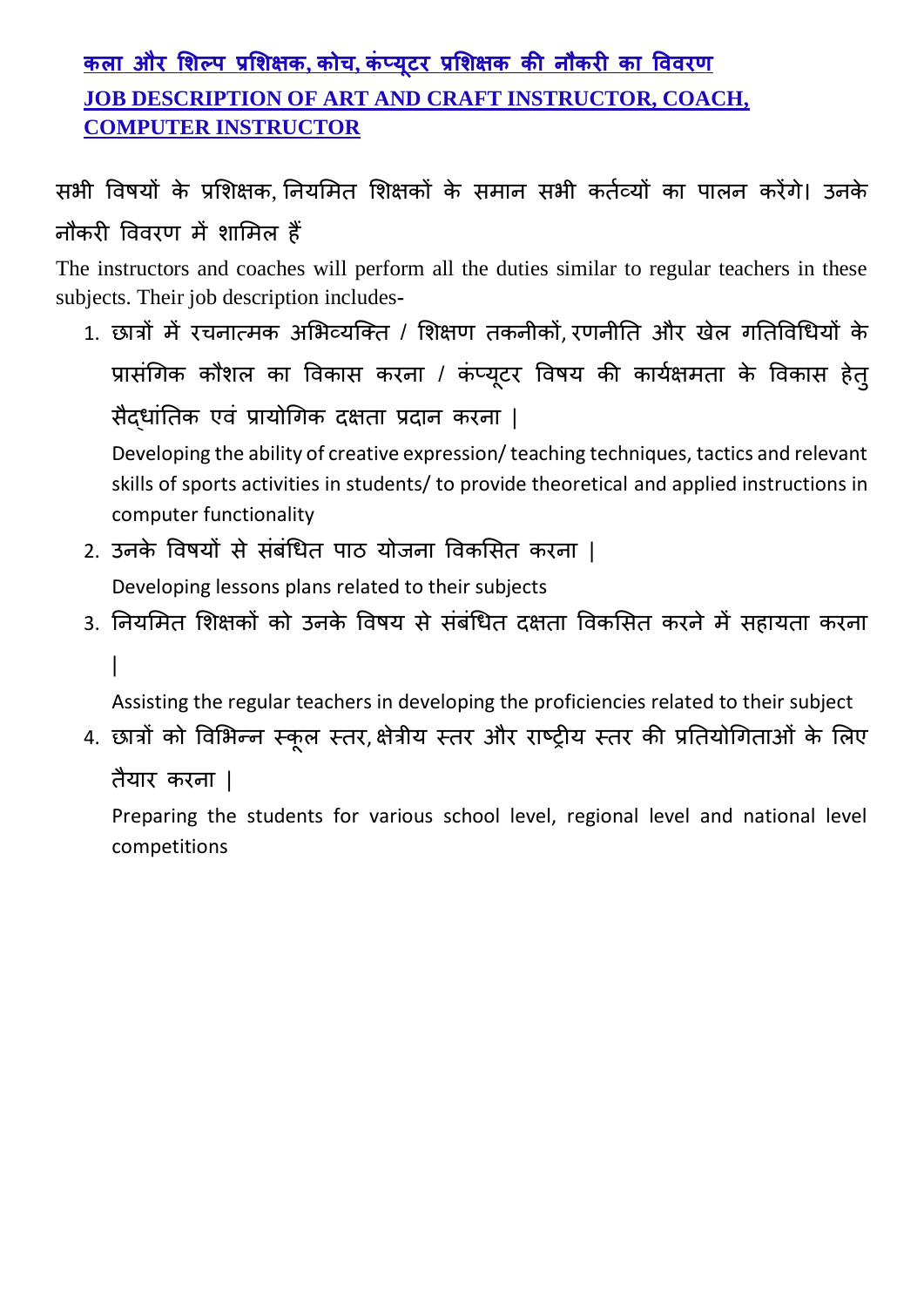### **विशेष मशक्षक का नौकिी विििर् JOB DESCRIPTION OF SPECIAL EDUCATOR:**

1. विशेष शिक्षक उन छात्रों के साथ काम करेगा जो सीखने, मानसिक, भावनात्मक या शारीरिक रूप से दिव्यांग हैं।

Special educator will work with students who have learning, mental, emotional or physical disabilities.

2. वे सामान्य शिक्षा के पाठों को अनुकूर्तित करेंगे और दिव्यांग छात्रों को विभिन्न विषय पढाएंगे।

They will adapt general education lessons and teach various subjects to students with disabilities.

3. वे ऐसे छात्रों को बुनियादी कौशल सिखाएगे जो उनकी दिन-प्रतिदिन की गतिविधियों को सु चारू रूप से करने में उनकी मदद करते हैं।

They will teach basic skills to such students that help them in performing their day-today activities smoothly.

4. वे छात्रों की प्रगति पर नज़र रखने के लिए माता-पिता और स्कूल के कर्मचारियों के साथ सहयोग करेंगे।

They will collaborate with parents and school staff to track students' progress.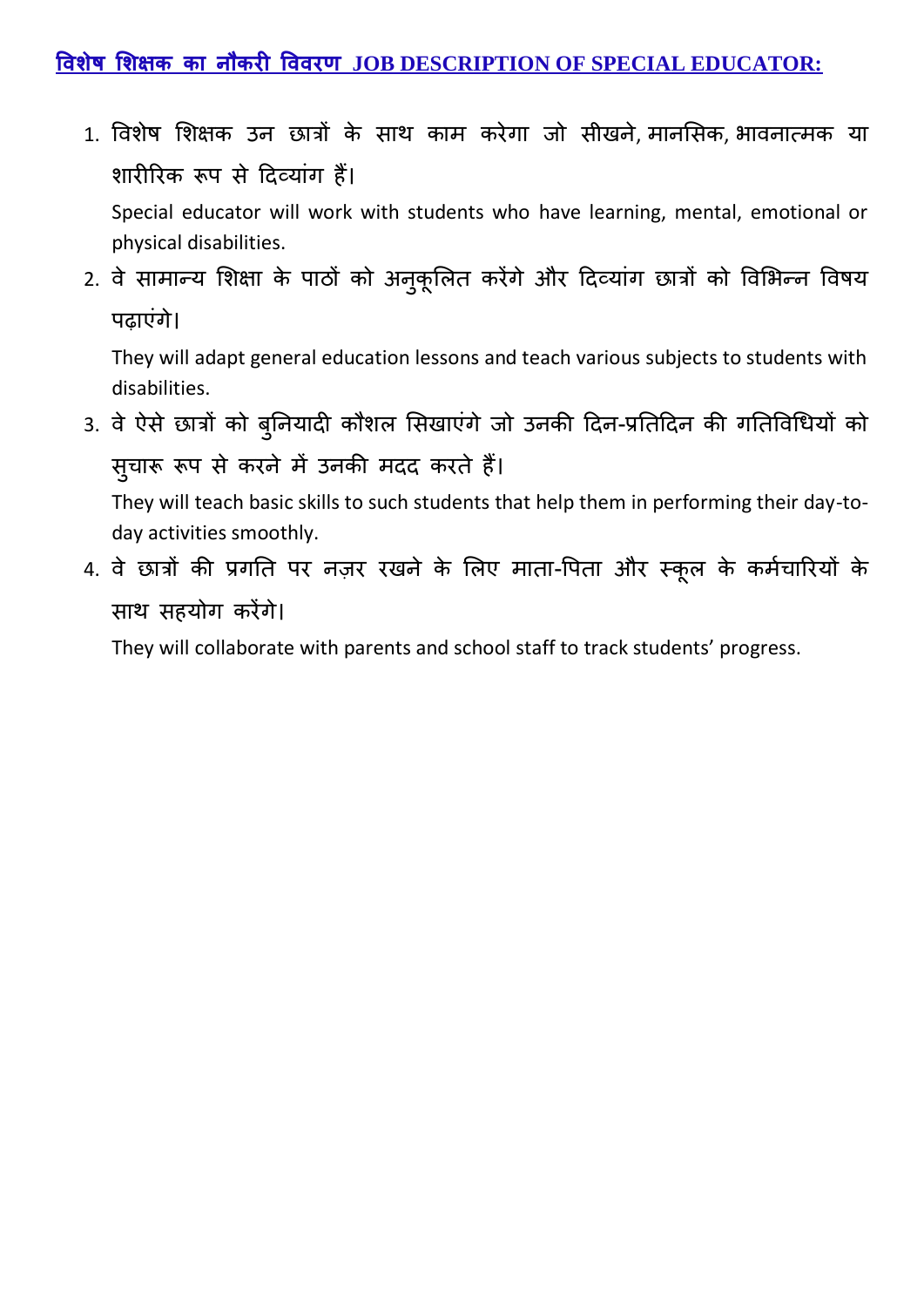### **CLUSTER-WISE VENUES FOR THE WALK-IN- INTERVIEWS**

### **साक्षात्कार- स्थल /INTERVIEW VENUE**

**कें द्रीय विद्यालय का नाम /Name of the Kendriya Vidyalaya**

1. कें द्रीय विद्यालय एजीसीआर कॉलोनी, विल्ली -110092

[https://agcrcolony.kvs.ac.in](https://agcrcolony.kvs.ac.in/)

फोन नंबर:011- 22376765

2. के न्द्द्रीय विद्यालय, टीपी ब्लॉक, पीतमप ु रा,विल्ली -110034

[https://pitampura.kvs.ac.in](https://pitampura.kvs.ac.in/) फोन नंबर:011- 27325256

3. केंद्रीय विद्यालय, विकासपुरी, गाँव: -हस्तसाल, उत्तम नगर, नई दिल्ली 110059 [https://vikaspuri.kvs.ac.in](https://vikaspuri.kvs.ac.in/) फोन नंबर:011-25352668

4. केन्द्रीय विद्यालय, गोल मार्केट, (आर .एल.एम.अस्पताल के पीछे), उदयन मार्ग, नई विल्ली-110001

[https://golemarket.kvs.ac.in](https://golemarket.kvs.ac.in/) फोन नंबर:011-23747395

5. केंद्रीय विद्यालय नंबर 2 ए - कॉलोनी गुड़गांव रोड एनएच नंबर .एस.पी.8 दिल्ली कैंट नई विल्ली –110010 [https://no2delhicantt.kvs.ac.in](https://no2delhicantt.kvs.ac.in/) फोन नंबर:011- 25687641

6. के न्द्द्रीय विद्यालय सेक्टर -5, द्वारका, नई विल्ली- 110075 [https://dwarkasec5.kvs.ac.in](https://dwarkasec5.kvs.ac.in/) फोन नंबर:011 –28081328

7. कें द्रीय विद्यालय सेक्टर -8, रोवहणी, विल्ली -110085 [https://rohinisec8.kvs.ac.in](https://rohinisec8.kvs.ac.in/) फोन नंबर:011-27944923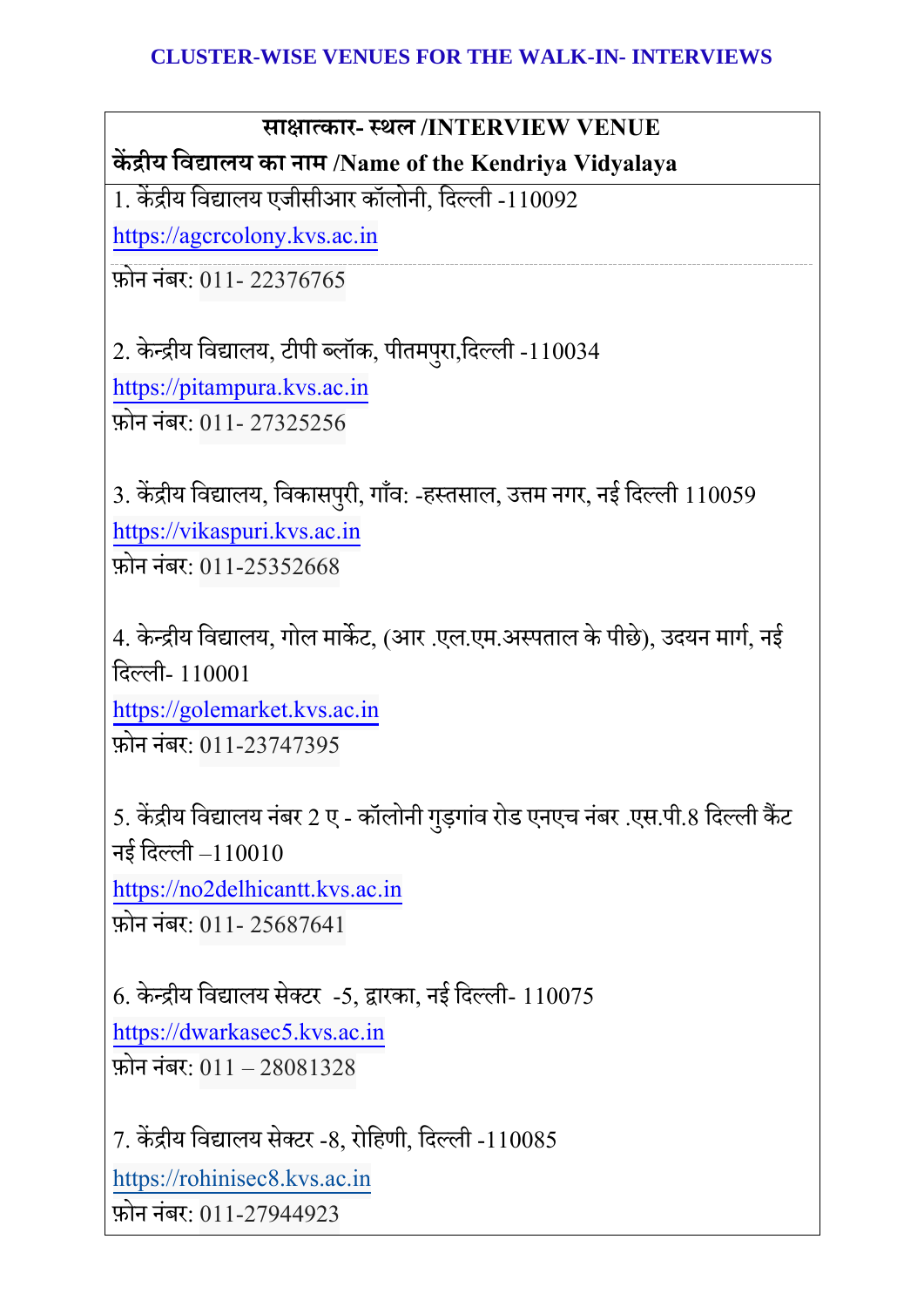### **साक्षात्कार- स्थल /INTERVIEW VENUE**

## **कें द्रीय विद्यालय का नाम /Name of the Kendriya Vidyalaya**

1. Kendriya Vidyalaya AGCR Colony, Delhi • 1 10092 Website :[-https://agcrcolony.kvs.ac.in](https://agcrcolony.kvs.ac.in/)

Phone No: 011- 22376765

- 2. Kendriya Vidyalaya TP Block , Pitampura , Delhi- 110034 Website:[-https://pitampura.kvs.ac.in](https://pitampura.kvs.ac.in/) Phone No: 011- 27325256
- 3. Kendriya Vidyalaya, Vikaspuri, Village- Hastsal , Uttam Nagar, New Delhi 110059 Website :[-https://vikaspuri.kvs.ac.in](https://vikaspuri.kvs.ac.in/) Phone No: 011-25352668
- 4. Kendriya Vidyalaya, Gole Market (Behind RML Hospital), Udyan Marg, New Delhi 11000 1 Website :[-https://golemarket.kvs.ac.in](https://golemarket.kvs.ac.in/) Phone No: 011-23747395
- 5. Kendriya Vidyalaya No.2 Delhi Cantt. Near APS Colony, Gurgaon Road, NH 8, New Delhi –110010 website:[-https://no2delhicantt.kvs.ac.in](https://no2delhicantt.kvs.ac.in/) Phone No: 011- 25687641
- 6. Kendriya Vidyalaya Seclor-5, Dwarka, New Delhi-110075 Website :- [https://dwarkasec5.kvs.ac.in](https://dwarkasec5.kvs.ac.in/) Phone No: 011 – 28081328
- 7. Kendriya Vidyalaya Sector-8, Rohini, Delhi -1 10085 Website :[-https://rohinisec8.kvs.ac.in](https://rohinisec8.kvs.ac.in/) Phone No: 011-27944923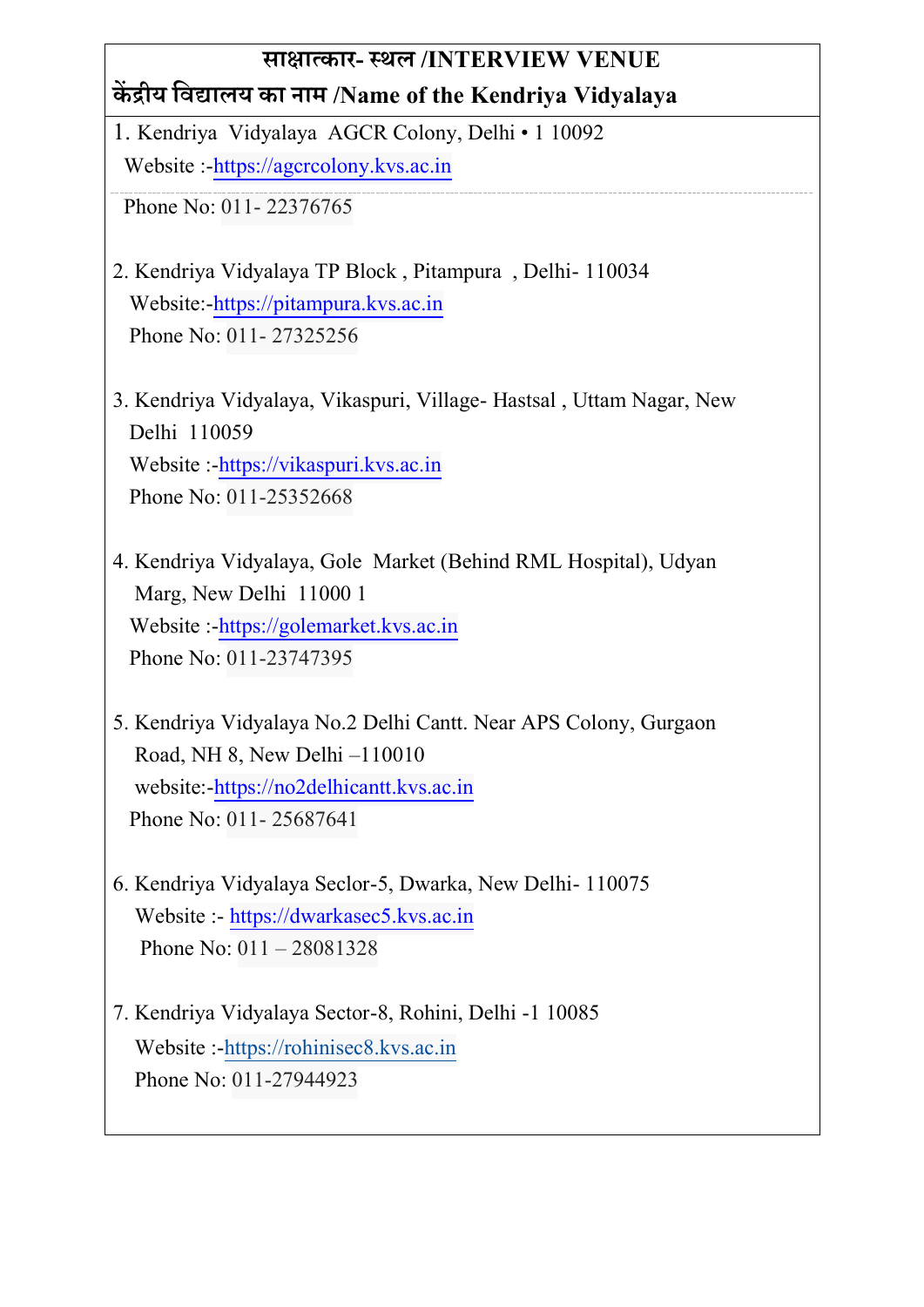# सींक ु ल मे स्स्ित ववद्यालय- **SCHOOLS IN THE CLUSTER**

# संक ु ल 1- **CLUSTER 1**- **AGCR Cluster**

- **1.** Kendriya Vidyalaya AGCR Colony, Delhi (Double Shift)
- **2.** Kendriya Vidyalaya Badarpur NTPC
- **3.** Kendriya Vidyalaya Pushp Vihar (Double Shift)
- **4.** Kendriya Vidyalaya NFC Vigyan Vihar (Double Shift)
- **5.** Kendriya Vidyalaya Shahdara
- **6.** Kendriya Vidyalaya Khichripur (Double Shift)

# संक ु ल **2**- **CLUSTER 2**- **Pitampura Cluster**

- **1.** Kendriya Vidyalaya Pitampura (Double Shift)
- **2.** Kendriya Vidyalaya Shalimar Bagh (Double Shift)
- **3.** Kendriya Vidyalaya Delhi Cantt No. 3 (Double Shift)
- **4.** Kendriya Vidyalaya Keshavpuram (Double Shift)
- **5.** Kendriya Vidyalaya Sainik Vihar (Double Shift)

# संक ु ल **3**- **CLUSTER 3**- **Vikaspuri Cluster**

- **1.** Kendriya Vidyalaya Vikaspuri (Double Shift)
- **2.** Kendriya Vidyalaya Janakpuri (Double Shift)
- **3.** Kendriya Vidyalaya Delhi Cantt No 1 (Double Shift)
- **4.** Kendriya Vidyalaya Paschim Vihar
- **5.** Kendriya Vidyalaya Tagore Garden
- **6.** Kendriya Vidyalaya Shakurbasti
- **7.** Kendriya Vidyalaya Delhi Cantt No 4

# संक ु ल **4**- **CLUSTER 4**- **Gole Market Cluster**

- **1.** Kendriya Vidyalaya Gole Market (Double Shift)
- **2.** Kendriya Vidyalaya INA Colony
- **3.** Kendriya Vidyalaya Andrewsganj (Double Shift)
- **4.** Kendriya Vidyalaya Masjid Moth (Double Shift)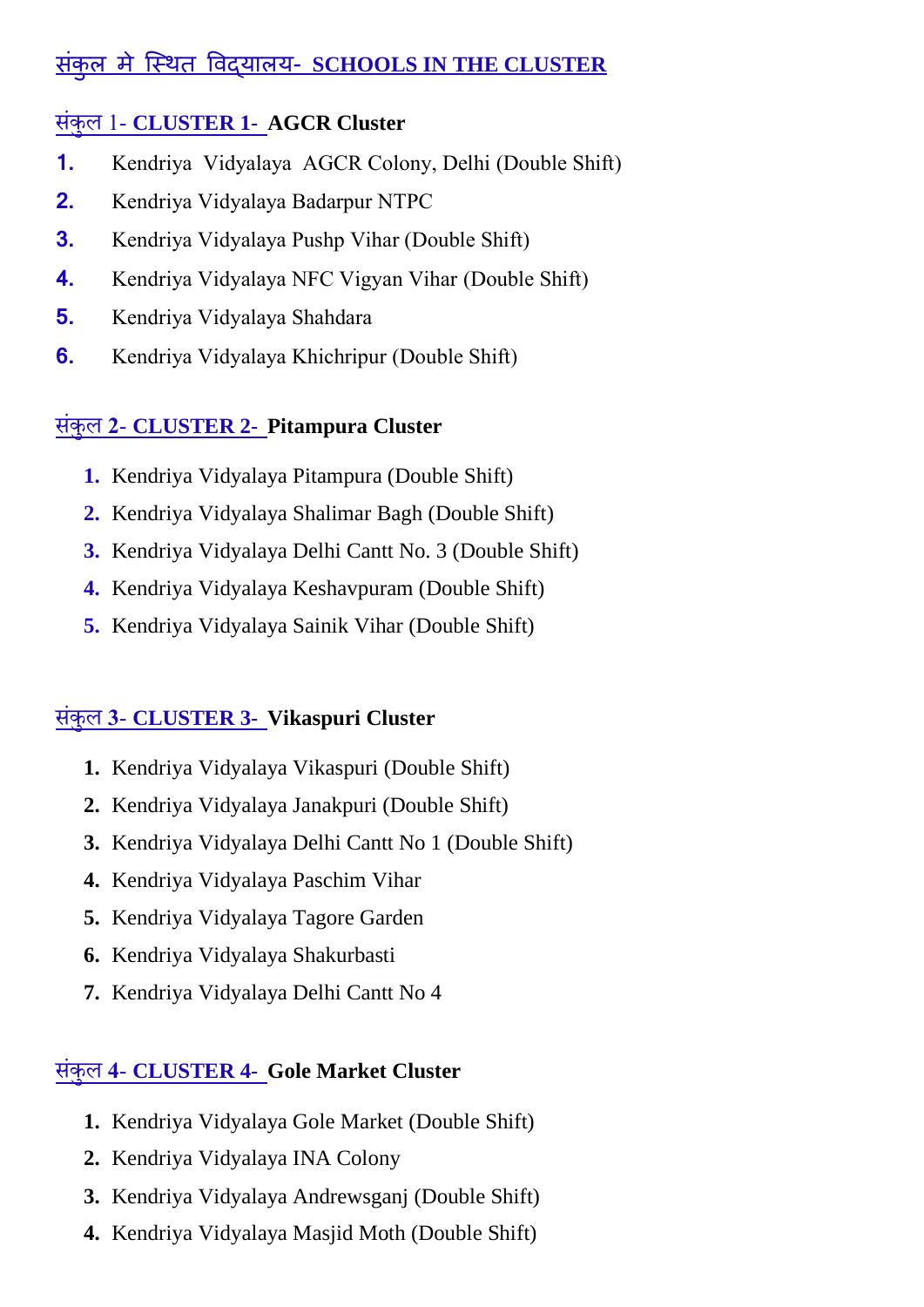- **5.** Kendriya Vidyalaya Pragati Vihar (Double Shift)
- **6.** Kendriya Vidyalaya Tughlakabad (Double Shift)
- **7.** Dr. Rajendra Prasad Kendriya Vidyalaya

# संक ु ल **5 CLUSTER 5**- **Delhi Cantt No 2 Cluster**

- 1. Kendriya Vidyalaya Delhi Cantt No. 2 (Double Shift)
- 2. Kendriya Vidyalaya R K Puram Sector 8 (Double Shift)
- 3. Kendriya Vidyalaya R K Puram Sector 2 (Double Shift)
- 4. Kendriya Vidyalaya R K Puram Sector 4
- 5. Kendriya Vidyalaya Rangpuri AAI
- 6. Kendriya Vidyalaya Vasant Kunj (Double Shift)
- 7. Kendriya Vidyalaya JNU

# संक ु ल **6 CLUSTER 6**- **Dwarka Cluster**

- 1. Kendriya Vidyalaya Dwarka Sector 5 (Double Shift)
- 2. Kendriya Vidyalaya Arjangarh AFS
- 3. Kendriya Vidyalaya Chhawla BSF
- 4. Kendriya Vidyalaya Dwarka Sector 12
- 5. Kendriya Vidyalaya Jharodakalan CRPF
- 6. Kendriya Vidyalaya Rajokri AFS
- 7. Kendriya Vidyalaya Dwarka SPG

# संक ु ल **7 CLUSTER 7**- **Rohini Cluster**

- 1. Kendriya Vidyalaya Rohini Sector 8 (Double Shift)
- 2. Kendriya Vidyalaya Rohini Sector 3
- 3. Kendriya Vidyalaya Rohini Sector 22
- 4. Kendriya Vidyalaya Rohini Sector 25
- 5. Kendriya Vidyalaya Rohini Sector 28
- 6. Kendriya Vidyalaya Bawana AFS
- 7. Kendriya Vidyalaya Narela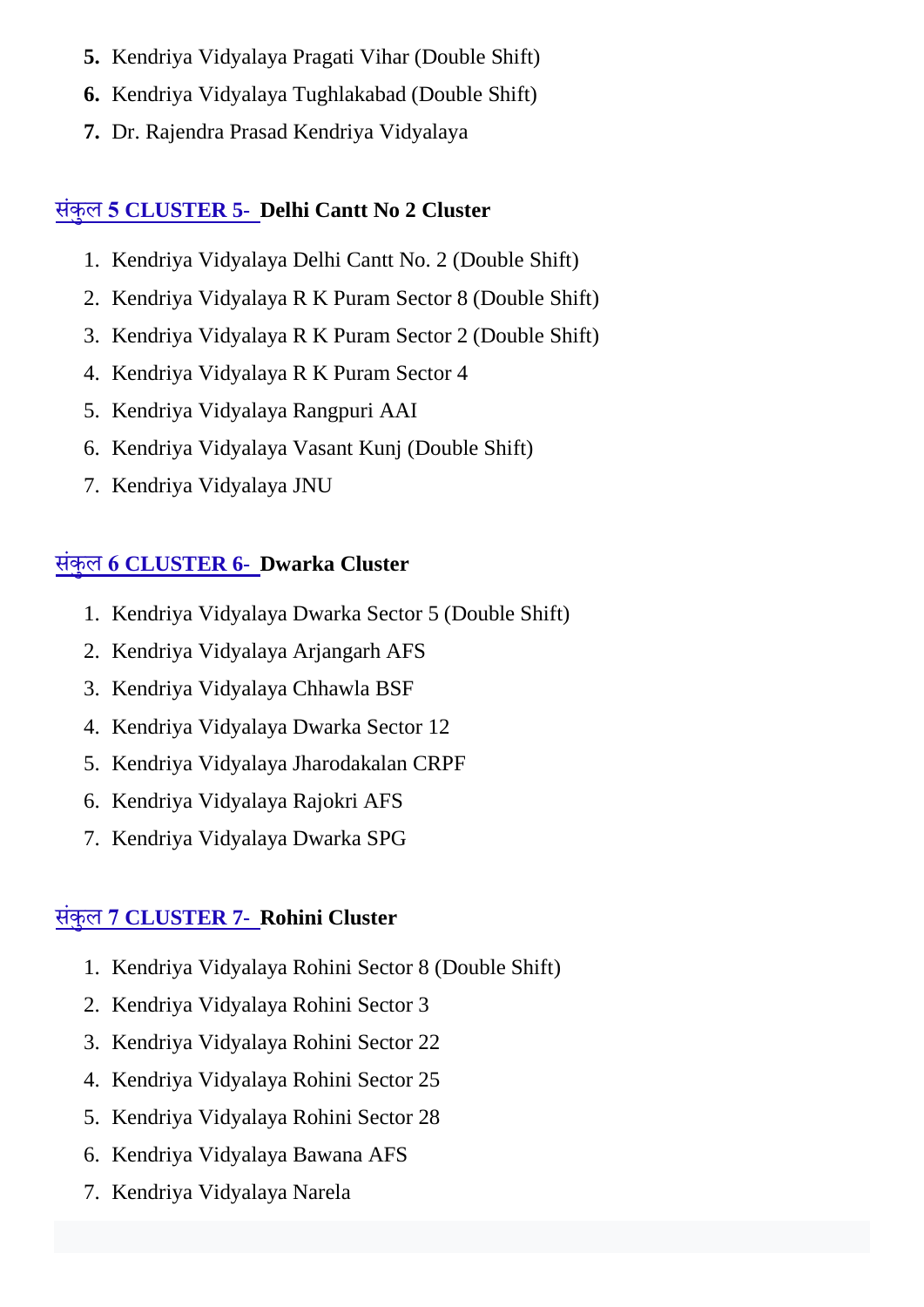# आवश्यक योग्यताएीं / **REQUIRED QUALIFICATIONS:-**

### (i) **For PGTs :-**

#### **Essential Qualification:**

1. Two years' Integrated Post Graduate M.Sc Course of Regional College of Education of NCERT in the concerned subject;

OR

Master Degree from a recognized University with at least 50%marks in aggregate in the following subjects:

| SI.<br>No.              | Post (Subject)                                               | Subject (s) at Post Graduate level                                                                                                                                                              |  |  |  |
|-------------------------|--------------------------------------------------------------|-------------------------------------------------------------------------------------------------------------------------------------------------------------------------------------------------|--|--|--|
| 1                       | PGT (English)                                                | English                                                                                                                                                                                         |  |  |  |
| $\overline{\mathbf{2}}$ | PGT (Hindi)                                                  | Hindi or Sanskrit with Hindi as one of the subjects at Graduate<br>level                                                                                                                        |  |  |  |
| 3                       | PGT (Physics)                                                | Physics/Electronics/Applied Physics/Nuclear Physics                                                                                                                                             |  |  |  |
| 4                       | PGT (Chemistry)                                              | Chemistry/Bio Chemistry                                                                                                                                                                         |  |  |  |
| 5                       | PGT (Economics)                                              | Economics/Applied Economics/ Business Economics                                                                                                                                                 |  |  |  |
| 6                       | PGT (Commerce)                                               | Master's degree in Commerce. However, holder of Degree of<br>M.Com in Applied/ Business Economics shall not be eligible.                                                                        |  |  |  |
| 7                       | PGT (Maths)                                                  | Mathematics/Applied Mathematics                                                                                                                                                                 |  |  |  |
| 8                       | PGT (Biology)                                                | Botany/Zoology/Life Sciences/Bio Sciences/Genetics/ Micro-<br>Biology/Bio-Technology/Molecular Biology/Plant Physiology<br>provided they have studied Botany and Zoology at Graduation<br>level |  |  |  |
| 9                       | PGT (History)                                                | History                                                                                                                                                                                         |  |  |  |
| 10                      | PGT<br>(Geography)                                           | Geography                                                                                                                                                                                       |  |  |  |
| 11                      | <b>PGT (Sociology)</b>                                       | Sociology                                                                                                                                                                                       |  |  |  |
|                         | <b>PGT (Political</b><br>12<br>Science)                      | <b>Political Science</b>                                                                                                                                                                        |  |  |  |
|                         | <b>PGT(Food</b><br><b>Production &amp;</b><br>13<br>Tourism) | <b>Food Production &amp; Tourism</b>                                                                                                                                                            |  |  |  |

2. B.Ed. or equivalent degree from recognized university

3. Proficiency in teaching in Hindi and English media.

#### **Desirable Qualification :**

Knowledge of computer applications

Note: Candidates having only Special B.Ed are not eligible for the post of PGT. Desirable Qualifications: Knowledge of Computer Applications.

#### **(ii) For PGT (Computer Science):-**

#### **Essential Qualification :**

1. At-least 50 % marks in aggregate in any of the following;

B.E or B. Tech. (Computer Science/IT) from a recognized University or equivalent Degree or Diploma from an institution/university recognized by the Govt. of India.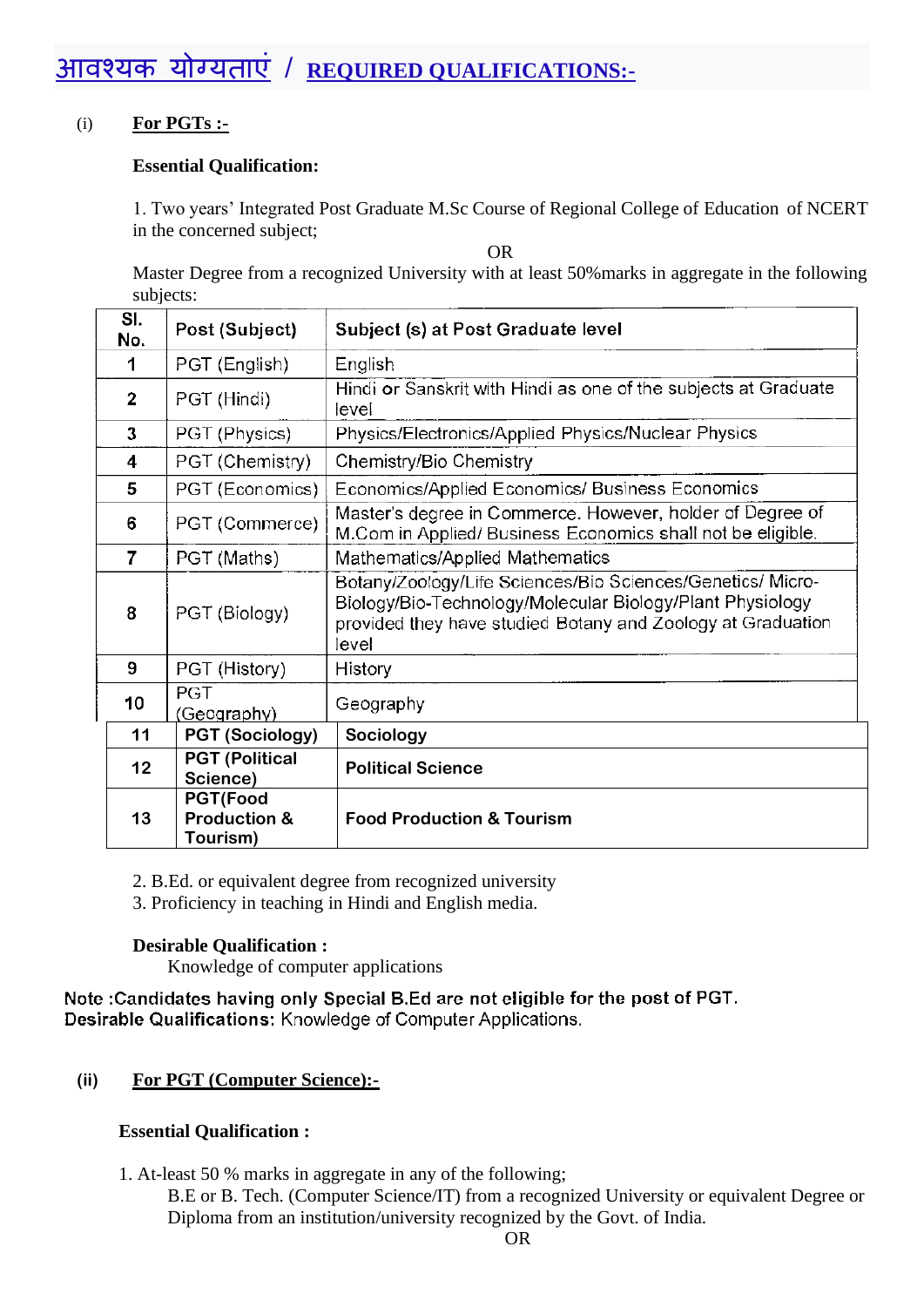B.E or B. Tech. (any stream) and Post Graduate Diploma in Computers from recognized University.

OR

M.Sc (Computer Science)/ MCA or Equivalent from a recognized University.

OR

B.Sc (Computer Science) / BCA or Equivalent and Post Graduate degree in subject from a recognized University.

OR

Post Graduate Diploma in Computer and Post Graduate degree in any subject from recognized University.

### OR

OR

'B' Level from DOEACC and Post Graduate degree in any subject.

'C' Level from 'DOEACC' Ministry of Information and Communication Technology and Graduation.

2. Proficiency in teaching in Hindi and English.

### (iii) **For PGT (Bio-Technology):-**

### **Essential Qualification** :

1. At-least 50% marks in aggregate in any of the following; Master Degree in Bio Technology/Genetics/Micro Biology/Life Science/Bio Science/ Bio Chemistry.

2. Proficiency in teaching in Hindi and English

### (iv) **For PGT (Food Production & Tourism):-**

#### **Essential Qualification:**

Post-graduation in Travel and Tourism Management or Tourism and Hospitality from a recognized institute/University, with at least 1 year work/teaching experience.

#### OR

3 year's Degree/Diploma after Class XII, in Tourism and Travel Management from any recognized institute from a recognized Institute/University, with at least 3 years' industrial experience.

OR

Bachelor's Degree in Hotel Management and/or Catering Technology from NCHMCT/AICTE approved Institutions.

#### OR

B.Sc. in Hotel Management and/or Catering Technology from NCHMCT/AICTE approved institutions.

#### OR

Diploma in Hotel Management & Catering Technology (3 years) from NCHMCT approved institutions.

OR

Master's Degree in Hotel Management and/or Catering Technology from NCHMCT/AICTE approved institutions.

OR

M.Sc. in Home Science with specialization in Food & Nutrition from NCHMCT/AICTE approved institutions.

**Desirable Qualification**: 3 years' teaching/Hotel experience.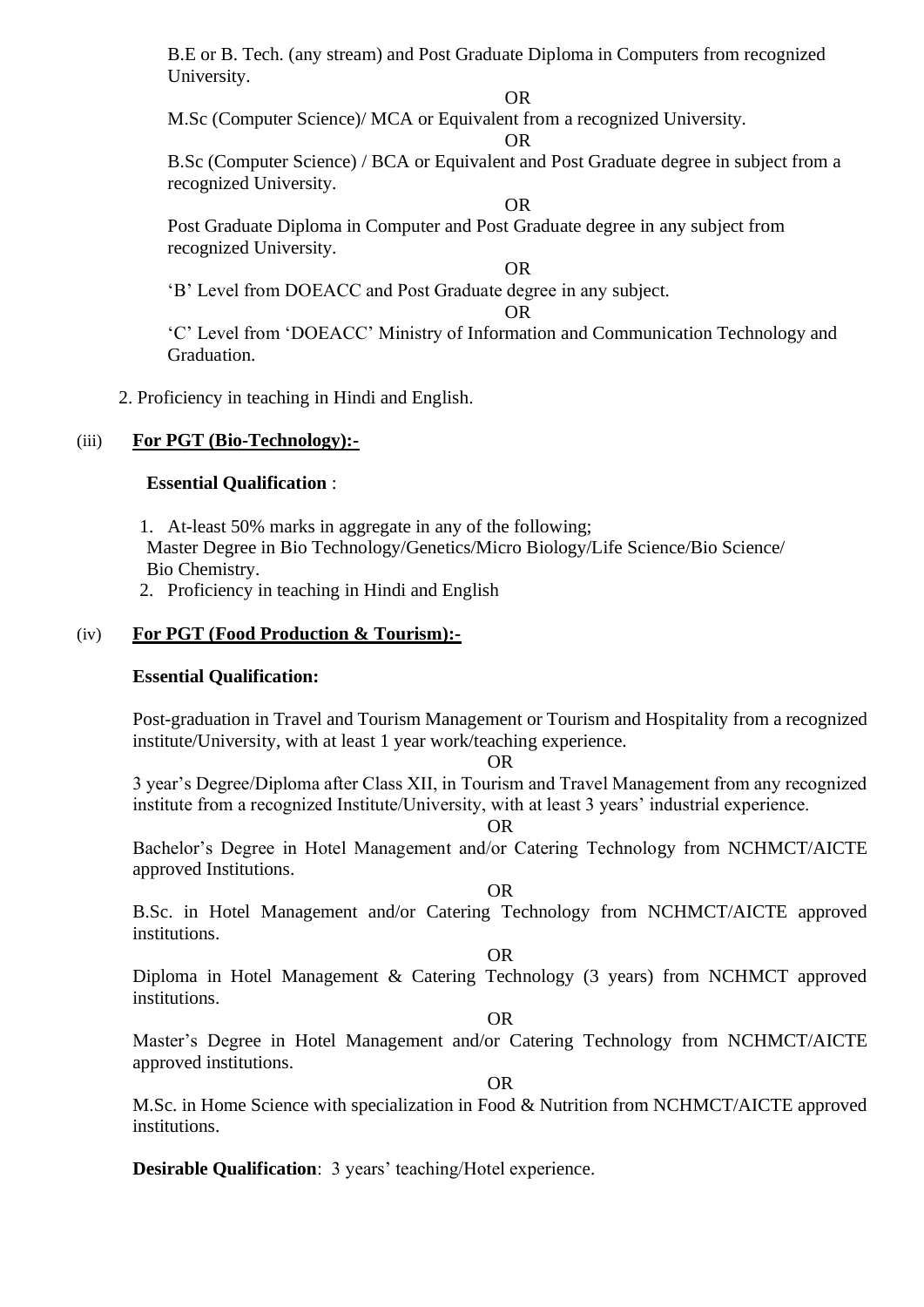### **For TGTs:- Essential Qualification:**

- Four years integrated degree course of Regional College of Education of NCERT in  $(a)$
- concerned subject with at least 50% marks in aggregate. the

#### OR.

Bachelor's Degree with atleast 50% marks in the concerned subject/combination of subject and in aggregate. The elective subjects and languages in the combination of subjects are as under:

| SI.<br>No. | Post<br>(Subject) | Subject(s)                                                                                                                                       |  |  |  |
|------------|-------------------|--------------------------------------------------------------------------------------------------------------------------------------------------|--|--|--|
| 1          | TGT (English)     | English as a subject in all the three years.                                                                                                     |  |  |  |
| 2          | TGT (Hindi)       | Hindi as a subject in all the three years.                                                                                                       |  |  |  |
| 3          | TGT(S.St)         | Any two of the following:<br>History, Geography, Economics and Pol. Science of which<br>one must be either History or Geography.                 |  |  |  |
| 4          | TGT (Science)     | Botany, Zoology and Chemistry.                                                                                                                   |  |  |  |
| 5          | TGT (Sanskrit)    | Sanskrit as a subject in all the three years.                                                                                                    |  |  |  |
| 6          | TGT (Maths)       | Bachelor Degree in Maths with any two of the following<br>subjects: -<br>Physics, Chemistry, Electronics, Computer Science,<br><b>Statistics</b> |  |  |  |

- i) B.Ed or equivalent degree from a recognized University.
- ii) Pass in the Central Teacher Eligibility Test (CTET) Paper-II, conducted by CBSE in accordance with the Guidelines framed by the NCTE for the purpose.
- iii) Proficiency in teaching in Hindi and English medium.

Desirable: Knowledge of Computer Applications.

### **7. Librarian**

### **Essential Qualification:**

1. Bachelor Degree in Library Science OR Graduate with one year diploma in Library Science from a recognized institution.

2. Working knowledge of Hindi and English.

**Desirable Qualification:** Knowledge of Computer Application.

### **8. TGT (WET)**

### **Essential Qualification:**

1. Electrical Gadgets and Electronics:

(i) Three years Diploma after Higher Secondary in Electrical, Electronics Engineering from an institution recognized by State Govt./Govt. of India (The minimum qualification for admission to the Diploma Course should be at least Higher Secondary). OR

Degree in Electrical or Electronics Engineering from a recognized University.

OR

Graduate in electrical or Electronics Engineering from a recognized University.

i) Working knowledge of Hindi and English.

### **Desirable Qualification:**

- i) One year practical experience in a recognized workshop institution/factory.
- ii) Knowledge of Computer Application.

### **9. TGT (P&HE)**

Bachelors Degree in Physical Education or equivalent.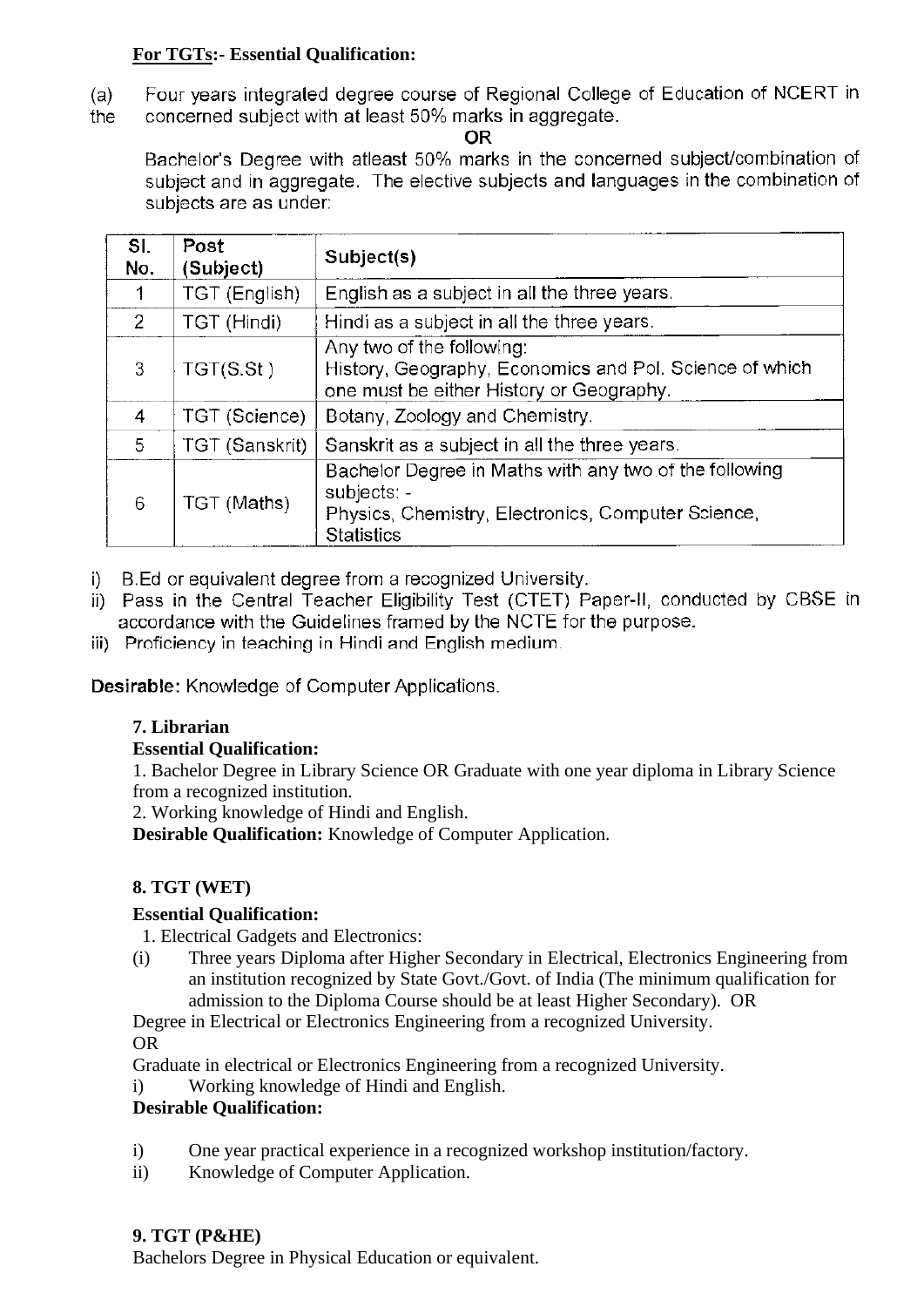### IMPORTANT INSTRUCTIONS TO THE CANDIDATES FOR THE POST OF TRAINED **GRADUATE TEACHERS (TGTs)**

А. The candidate should possess the professional qualification of B.Ed as on the last date of submission of application.

#### $B.$ For the post of TGT (S.St.):

- $1.$ The candidate should have studied any two subjects out of the following:
	- (i) History with atleast 50% marks in aggregate and one subject out of Geography/Economics/Political Science with atleast 50% marks in aggregate and also atleast 50% marks in graduation. OR
	- (ii) Geography with 50% marks with History/Economics/Political Science with atleast 50% marks in aggregate and also atleast 50% marks in graduation.
- Geography/History should have been studied in all the years of graduation 2. with atleast 50% marks.
- In case of Honours Degree in History, the candidate should have studied 3. Geography/Economics/Political Science in first and/or second year of graduation with atleast 50% marks in History in aggregate and atleast 50% marks in other subject indicated above at graduation level and also atleast 50% marks in aggregate at graduation level.
- $\overline{4}$ . Similarly in case of Honours degree in Geography, the candidate should have studied History/Economics/Political Science in first and/or second year of graduation with atleast 50% marks in Geography in aggregate and atleast 50% marks in other subject indicated above at graduation level and also atleast 50% marks in aggregate at graduation level.

#### C. For the post of TGT (Maths):

- $\mathbf{1}$ . The candidate should have studied Maths in all the years of graduation with any two subjects out of Physics, Chemistry, Electronics, Computer Science, Statistics.
- $2.$ In case of Honours Degree in Maths, the candidate should have studied Maths in all the years of graduation with atleast 50% marks in aggregate and any of the two subjects indicated in point No.1 above with atleast 50% marks in each subject at graduation, level and also atleast 50% marks in graduation.
- BA (Hons.) in Maths and B.Sc (Hons) in any subject other than Maths are not 3. eligible for the post of TGT (Maths).

#### D. For the post of TGT (Science):

- The candidate should have studied Botany, Zoology and Chemistry in all the  $\mathbf{1}$ . years of graduation with atleast 50% marks in each subject.
- $2.$ The candidates with Honours Degree in Botany/Zoology/Chemistry with atleast 50% marks in B.Sc should have studied other two subjects with atleast 50% marks in each of them at graduation level.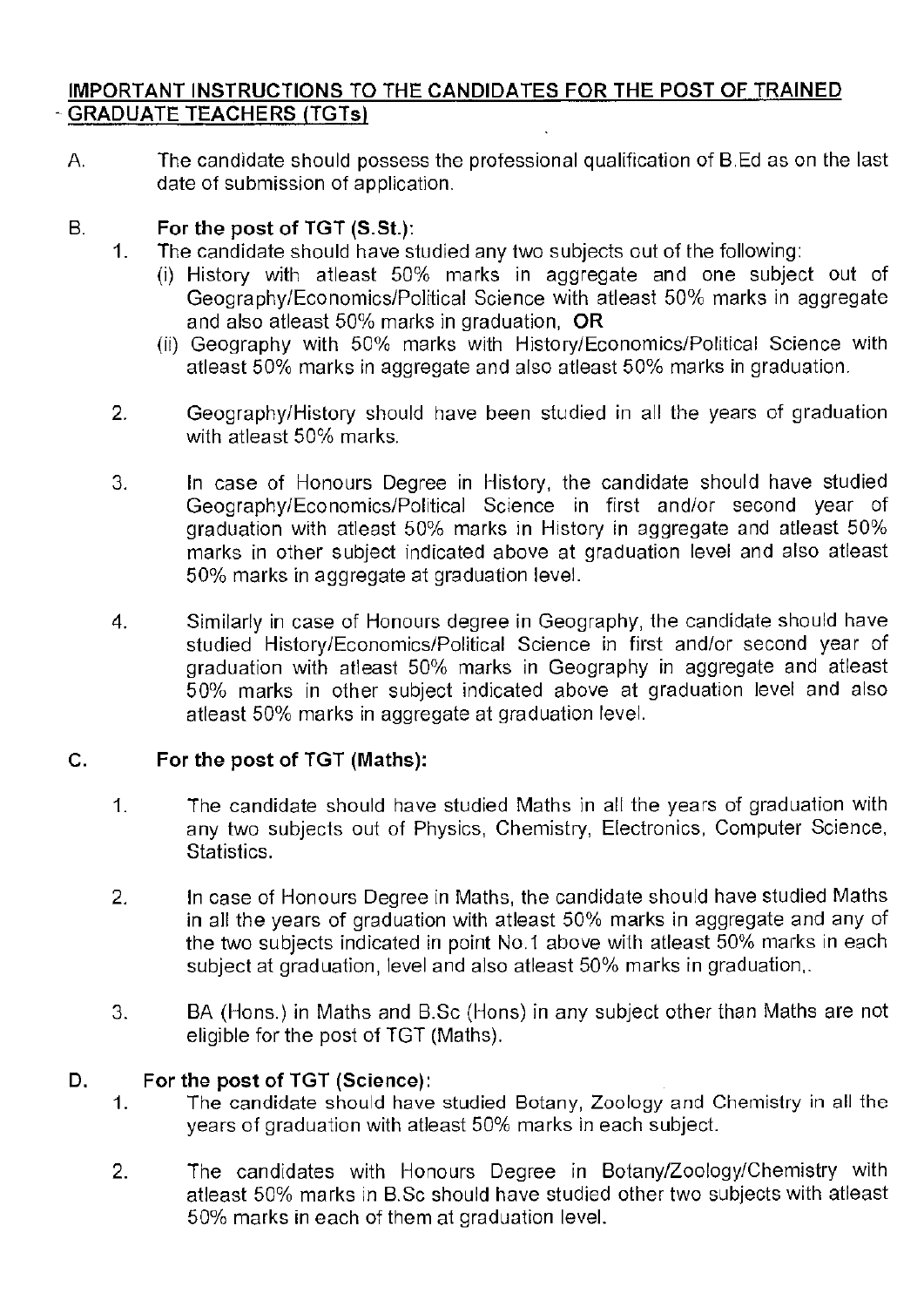### (v) **For PRT:-**

Essential :

a)

Senior Secondary (or its equivalent ) with at least 50% marks and 2-year Diploma in Elementary Education (by whatever name known)

OR

Senior Secondary (or its equivalent) with at least 50% marks and 4-year Bachelor of Elementary Education (B.El.Ed.)

OR

Senior Secondary (or its equivalent ) with at least 50% marks and 2-year Diploma in Education (Special Education )

b) Qualified in the Central Teacher Eligibility Test (CTET) Paper I conducted by the Govt. of

India.

c) Proficiency to teach through Hindi & English media.

Desirable :

Knowledge of Computer Applications.

### (vi) **For MUSIC COACH :-**

Essential :

- a) Senior Secondary School Certificate with 50% marks or Intermediate with 50% marks or its equivalent and Bachelor Degree in Music or equivalent from a recognized University
- b) Competence to teach through English & Hindi media.
- Desirable :

Knowledge of Computer Applications.

### INSTRUCTIONS TO THE CANDIDATES FOR THE POST OF MUSIC COACH

1. For the post of MUSIC COACH , the candidates who have obtained Diploma in Music are not eligible to apply.

### (vii) **For Computer Instructor:-**

Essential :

1. At-least 50 % marks in aggregate in any of the following;

B.E or B. Tech. (Computer Science/IT)/BCA/MCA/M.Sc. (Computer Science)/ M.Sc. (Electronics with Computer Science component)/ M.Sc. (IT)/B.Sc. (Computer Science ) from a recognized University.

#### OR

Bachelor's/ Master degree in any Science subject/ Mathematics from recognized University with Post Graduate Diploma in Computer Application from government recognized University/ institute.

OR

Post Graduate degree in any subject with Post Graduate Diploma in Computer Application from government recognized University/ institute / 'A' Level from 'DOEACC'

a. Proficiency in teaching in Hindi and English media.

### Desirable :

Knowledge of Tux Paint, Libre Office, Scratch, Python Turtle, Python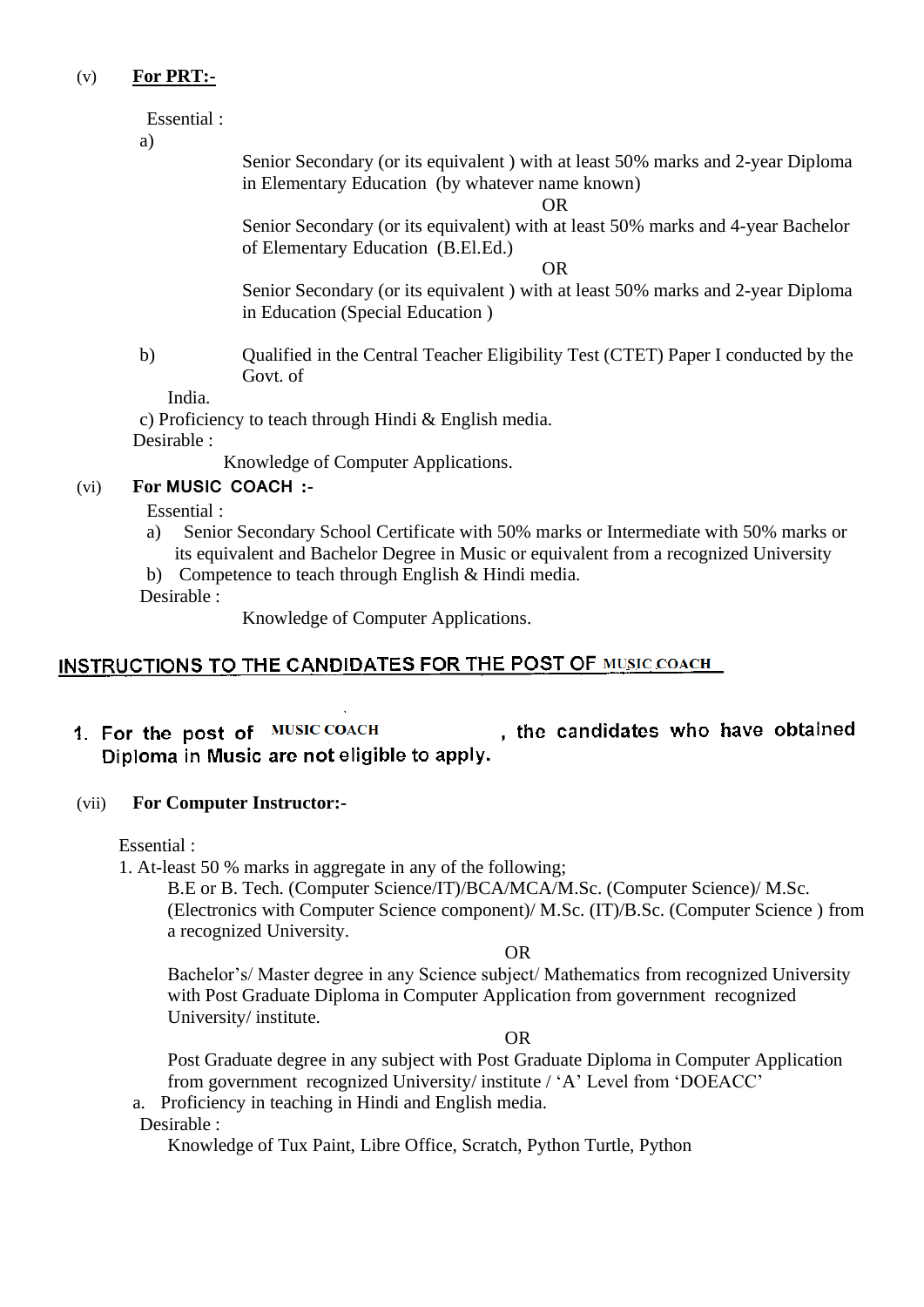#### (viii) **For Special Educators :-**

#### **(a) Elementary (primary and upper primary):**

1. XII passed and two year D.Ed. Special education in any of the category of disability.

OR

2. XII passed and one year diploma in special education (DSE) in any of the category disability.

OR

3. Diploma in community based rehabilitation (DCRB) with six months certificate course in education of children with special needs.

OR

4. Post graduate diploma in community based rehabilitation with six months certificate course in education of children with special needs.

#### OR

5. Diploma in Multi rehabilitation worker with six months certificate course in education of children with special needs

### OR

6. Junior diploma in teaching the deaf OR

### 7. Primary level teacher teaching course in visual impairment.

#### OR

8. Diploma in vocational rehabilitation mental retardation (DVR-MR)/ diploma in vocational training and employment mental retardation (DVTE-MR) with six months certificate course in education of children with special needs.

#### OR

9. Diploma in hearing language and speech with six months certificate course in education of children with special needs.

#### OR

10. XII passed with RCI recognized qualification for minimum one year duration and six months with special needs.

#### OR

Any other equivalent qualification approved by RCI

#### **(b) Secondary and senior Secondary:**

1. Graduate with B.Ed. (special education).

#### OR

2. B.Ed. (General) with one year diploma in special education.

#### OR

3. B.Ed. (General) with two-year diploma in special education.

#### OR

a. B.Ed. (General) with Post Graduate Professional Diploma in Special Education (PGPD).

#### OR

b. B.Ed. Special Education and Post Graduate Professional Certificate in Special Education (PGPC).

#### OR

c. PG Diploma in Special Education (Mental Retardation)

#### OR

d. PG Diploma in Special Education (Multiple Disabilities: Physical And Neurological).

#### OR

e. PG Diploma in Special Education (Locornotor Impairment And Cerebral Palsy).

#### OR

f. Secondary Level Teacher Training Course In Visual Impairment.

#### OR

- g. Senior Diploma in Teaching the Deaf. OR
- h. BA/ B.Ed. in Visual Impairment.

#### OR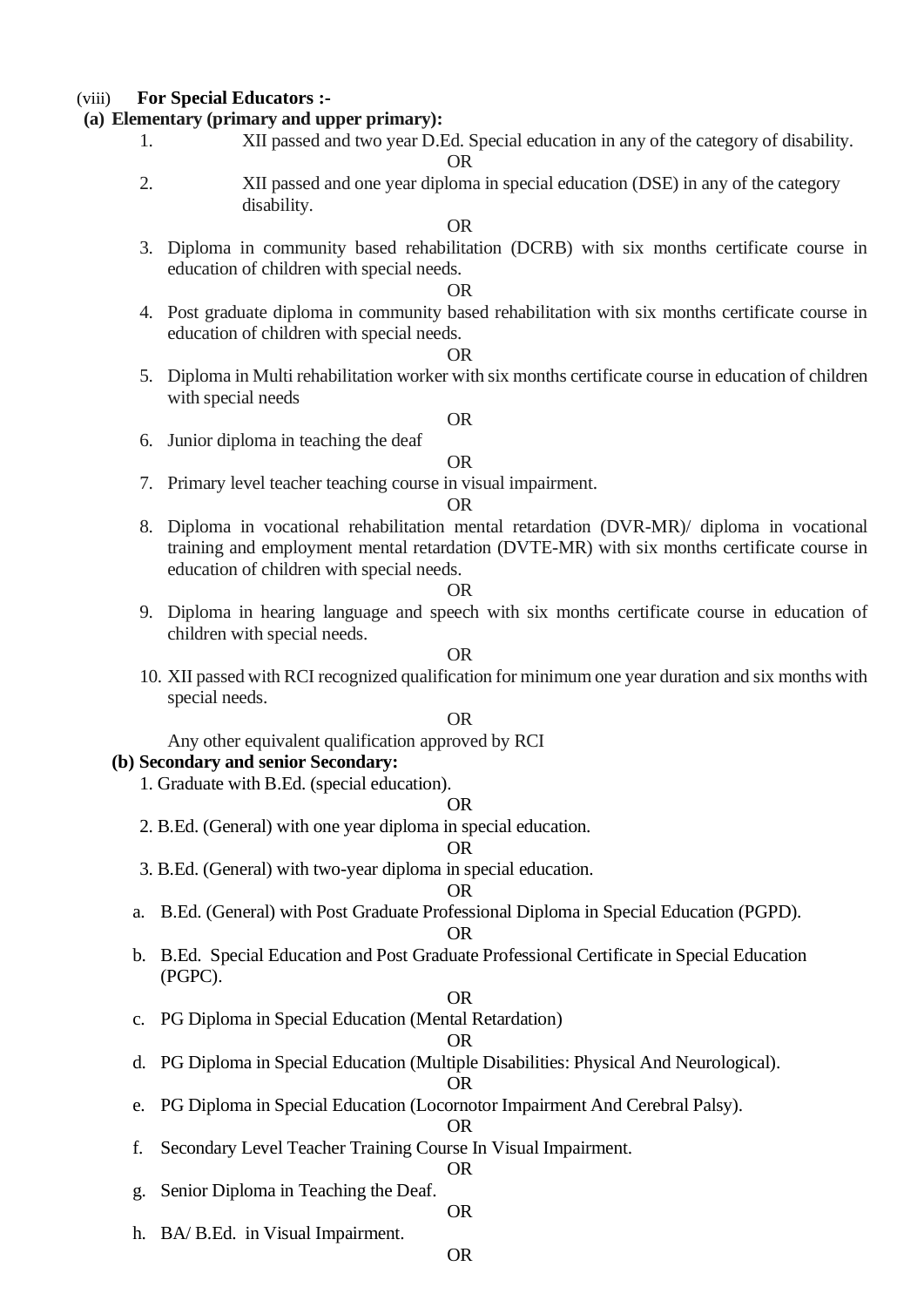# (ix) **For other Posts:-**

| SL. | Name of the post    | Qualification                                                                             |  |  |  |
|-----|---------------------|-------------------------------------------------------------------------------------------|--|--|--|
| NO  |                     |                                                                                           |  |  |  |
| 1.  | <b>Sports Coach</b> | from NSNIS/B.P.Ed./Graduation in<br>Physical Education/<br>Diploma                        |  |  |  |
|     |                     | represented at National level /Inter university level. Any equivalent                     |  |  |  |
|     |                     | coaching experience of recognized institution.                                            |  |  |  |
| 2.  | <b>Yoga Teacher</b> | Graduation in any subject or equivalent from a recognized University.<br>$\left( \right)$ |  |  |  |
|     |                     | One year Training in Yoga from a recognized Instt.<br>2)                                  |  |  |  |
| 3.  | <b>Counsellor</b>   | <b>Essential:</b>                                                                         |  |  |  |
|     |                     | B.A. / B.Sc. (Psychology) with Certificate of Diploma in Counselling from                 |  |  |  |
|     |                     | a recognized college or University.                                                       |  |  |  |
|     |                     | Desirable :                                                                               |  |  |  |
|     |                     | Minimum of one year Experience in providing career educational                            |  |  |  |
|     |                     | counseling to students at schools.                                                        |  |  |  |
|     |                     | <b>OR</b>                                                                                 |  |  |  |
|     |                     | Working knowledge and experience in Placement bureaus.                                    |  |  |  |
|     |                     | <b>OR</b>                                                                                 |  |  |  |
|     |                     | Registration with rehabilitation council of India as Vocational Counselor.                |  |  |  |
|     |                     |                                                                                           |  |  |  |
| 4.  | <b>Doctor</b>       | Minimum MBBS and registered with MCI                                                      |  |  |  |
| 5.  | <b>Nurse</b>        | Three year Diploma in General Nursing and Midwifery or B.Sc. in nursing                   |  |  |  |
|     |                     | from recognized institution.                                                              |  |  |  |
| 6.  | Art & Craft         | <b>Essential:</b>                                                                         |  |  |  |
|     | <b>Instructor</b>   | 1. Five Years' recognized Diploma in drawing and Painting/Sculpture/                      |  |  |  |
|     |                     | Graphic Art.                                                                              |  |  |  |
|     |                     | <b>OR</b>                                                                                 |  |  |  |
|     |                     | Equivalent recognized Degree. Or Diploma in fine Art/Painting, oil                        |  |  |  |
|     |                     | painting/ Madhubani painting and sculpture etc.                                           |  |  |  |
|     |                     | 2. Working knowledge of Hindi & English                                                   |  |  |  |
|     |                     | Desirable :                                                                               |  |  |  |
|     |                     | Working knowledge of Computer Applications.                                               |  |  |  |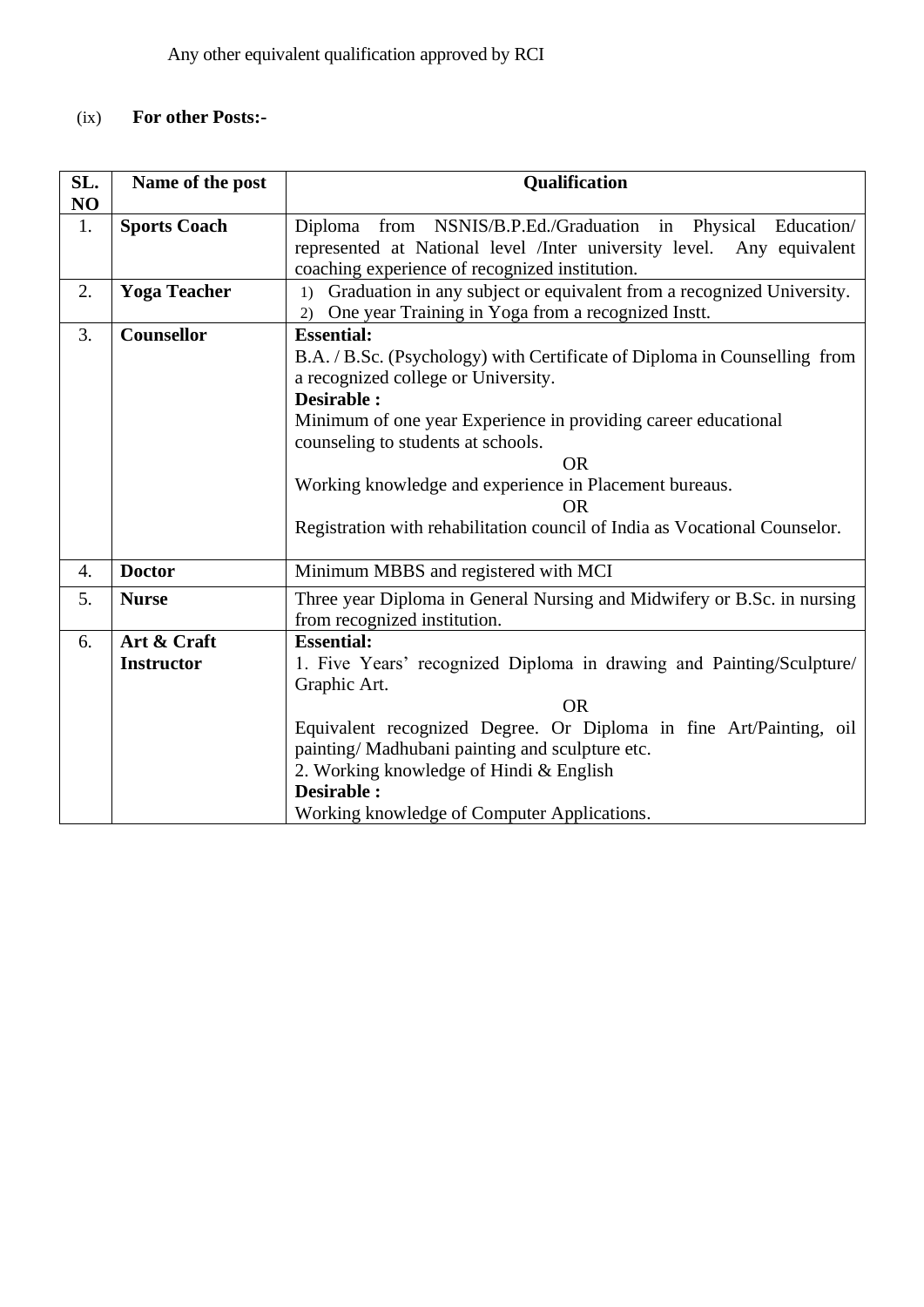| केन्द्रीय विद्यालय संगठन, दिल्ली संभाग |                                                                                                            |                  |                                                    |                                |  |
|----------------------------------------|------------------------------------------------------------------------------------------------------------|------------------|----------------------------------------------------|--------------------------------|--|
|                                        | Kendriya Vidyalaya Sangathan, Delhi Region                                                                 |                  |                                                    |                                |  |
|                                        |                                                                                                            |                  | अंशकालिक संविदात्मक आधार पर (सत्र: 2022-23 के लिए) |                                |  |
|                                        |                                                                                                            |                  |                                                    |                                |  |
|                                        | REGISTRATION-CUM-APPLICATION FORM FOR THE POST OF<br>ON PART-TIME CONTRACTUAL BASIS (FOR SESSION: 2022-23) |                  |                                                    |                                |  |
|                                        | संकुल / CLUSTER: _________________________ पंजीकरण संख्या / Reg. No.:                                      |                  |                                                    |                                |  |
|                                        |                                                                                                            |                  |                                                    |                                |  |
|                                        |                                                                                                            |                  |                                                    |                                |  |
|                                        |                                                                                                            |                  |                                                    |                                |  |
|                                        | 3. आवेदक की जन्मतिथि Date of Birth of Candidate:                                                           |                  |                                                    |                                |  |
|                                        | 4. आवेदक का डाक पता Postal Address of Candidate:                                                           |                  |                                                    | कृपया अपना                     |  |
|                                        |                                                                                                            |                  |                                                    | नवीनतम<br>रंगीन                |  |
|                                        |                                                                                                            |                  |                                                    | पासपोर्ट आकार का               |  |
|                                        | फोटो चिपकाएँ                                                                                               |                  |                                                    |                                |  |
|                                        |                                                                                                            |                  |                                                    | Please<br>paste<br>your recent |  |
|                                        |                                                                                                            |                  |                                                    | passport size                  |  |
|                                        | 7. शैक्षिक योग्यता Educational Qualification: - (उच्चतम शिक्षा से बारहवीं तक                               |                  |                                                    | photograph                     |  |
|                                        | - घटते क्रम मे From highest Class up to class XII in descending order)                                     |                  |                                                    | (Coloured)                     |  |
| परीक्षा का नाम                         | बोर्ड/विश्वविदयालय                                                                                         | उत्तीर्ण करने का | विषय                                               | अंको का प्रतिशत                |  |
| Name of                                | <b>Board/University</b>                                                                                    | वर्ष             | <b>Subjects</b>                                    | Percentage of                  |  |
| <b>Examination</b>                     |                                                                                                            | Year of          |                                                    | <b>Marks</b>                   |  |
|                                        |                                                                                                            | <b>Passing</b>   |                                                    |                                |  |
|                                        |                                                                                                            |                  |                                                    |                                |  |
|                                        |                                                                                                            |                  |                                                    |                                |  |
|                                        |                                                                                                            |                  |                                                    |                                |  |
|                                        |                                                                                                            |                  |                                                    |                                |  |

8. प्रोफेशनल योग्यता Professional Qualifications i.e. B.Ed. / M.Ed. / MBA, MCA etc.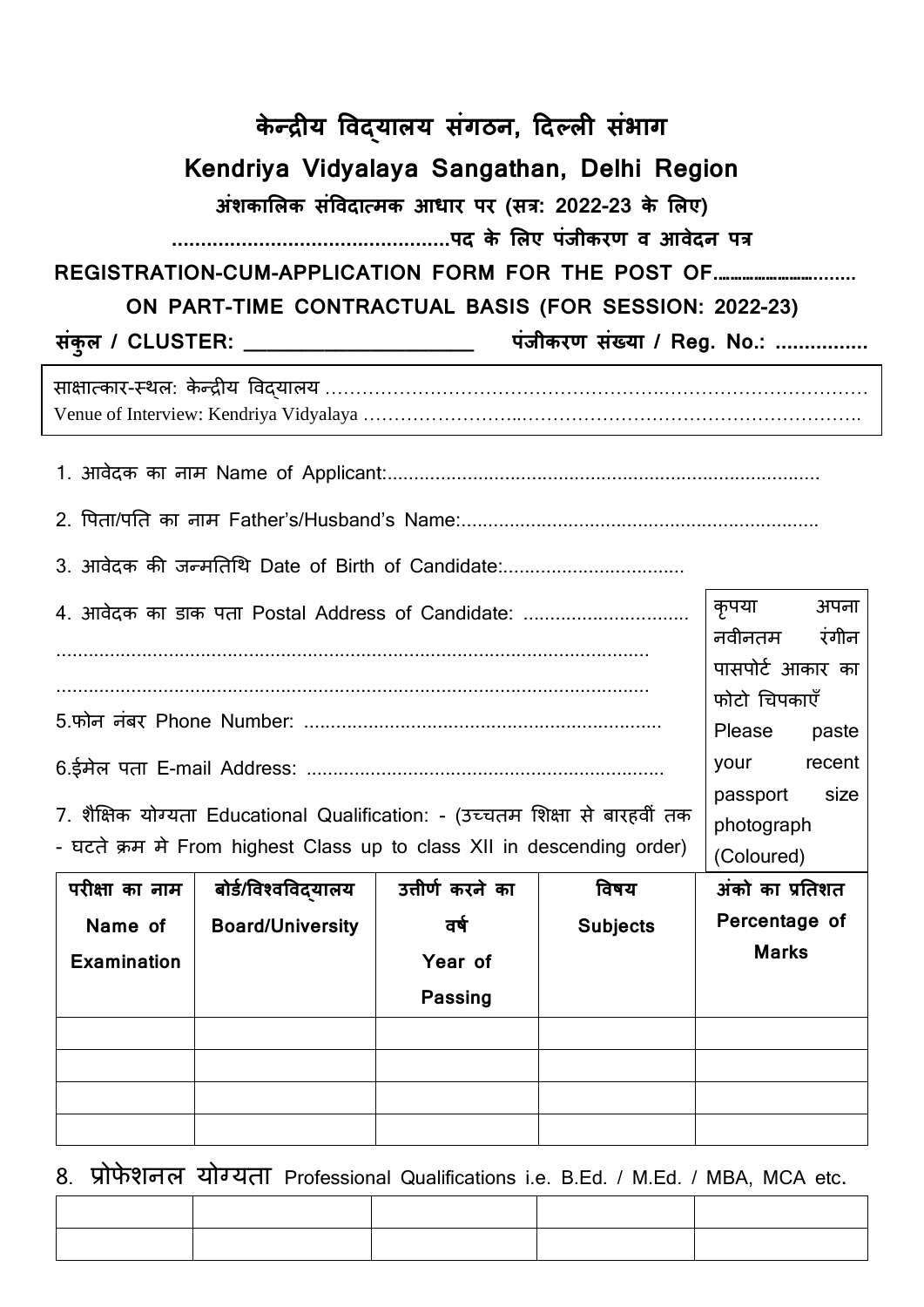-1-

- 9. सीटेट क्वालिफाई किया है या नहीं?.......... Paper (I या II): ......... वर्ष.................. CTET Qualified or Not? : .............. पेपर Paper (I or II):...... Year: ................
- 10. लशक्षण अनुभव (केवल सरकार द्वारा मान्यता प्राप्त स्कूलों का):

Teaching Experience (in Govt. Recognized Schools only): -

| सस्थान का नाम       | धारित पद    | कब से | कब तक | कुल अनुभव (महीनों में)             |
|---------------------|-------------|-------|-------|------------------------------------|
| Name of Institution | <b>Post</b> | From  | To    | <b>Total Experience (in Months</b> |
|                     | held        |       |       |                                    |
|                     |             |       |       |                                    |
|                     |             |       |       |                                    |
|                     |             |       |       |                                    |
|                     |             |       |       |                                    |
|                     |             |       |       |                                    |

11. उपलस्ब्ियाँ (खेल / एनसीसी / स्काउट सहहत) ACHIEVEMENTS (Including Games/ NCC/ Scout):

\_\_\_\_\_\_\_\_\_\_\_\_\_\_\_\_\_\_\_\_\_\_\_\_\_\_\_\_\_\_\_\_\_\_\_\_\_\_\_\_\_\_\_\_\_\_\_\_\_\_\_\_\_\_\_\_\_\_\_\_\_\_\_\_\_\_\_\_\_\_

\_\_\_\_\_\_\_\_\_\_\_\_\_\_\_\_\_\_\_\_\_\_\_\_\_\_\_\_\_\_\_\_\_\_\_\_\_\_\_\_\_\_\_\_\_\_\_\_\_\_\_\_\_\_\_\_\_\_\_\_\_\_\_\_\_\_\_\_\_\_

\_\_\_\_\_\_\_\_\_\_\_\_\_\_\_\_\_\_\_\_\_\_\_\_\_\_\_\_\_\_\_\_\_\_\_\_\_\_\_\_\_\_\_\_\_\_\_\_\_\_\_\_\_\_\_\_\_\_\_\_\_\_\_\_\_\_\_\_\_\_

| 12.संकृल में केन्द्रीय विद्यालयों की वरीयता/ PREFERENCE OF KVs IN THE CLUSTER |
|-------------------------------------------------------------------------------|
|                                                                               |
|                                                                               |
|                                                                               |
|                                                                               |
|                                                                               |
|                                                                               |
|                                                                               |
| 13. क्या आप अंग्रेजी और हिंदी दोनों के माध्यम से पढ़ाने में सक्षम हैं? :      |
|                                                                               |
|                                                                               |
| Do you have knowledge of Computer Application/Online Teaching?                |
|                                                                               |
|                                                                               |